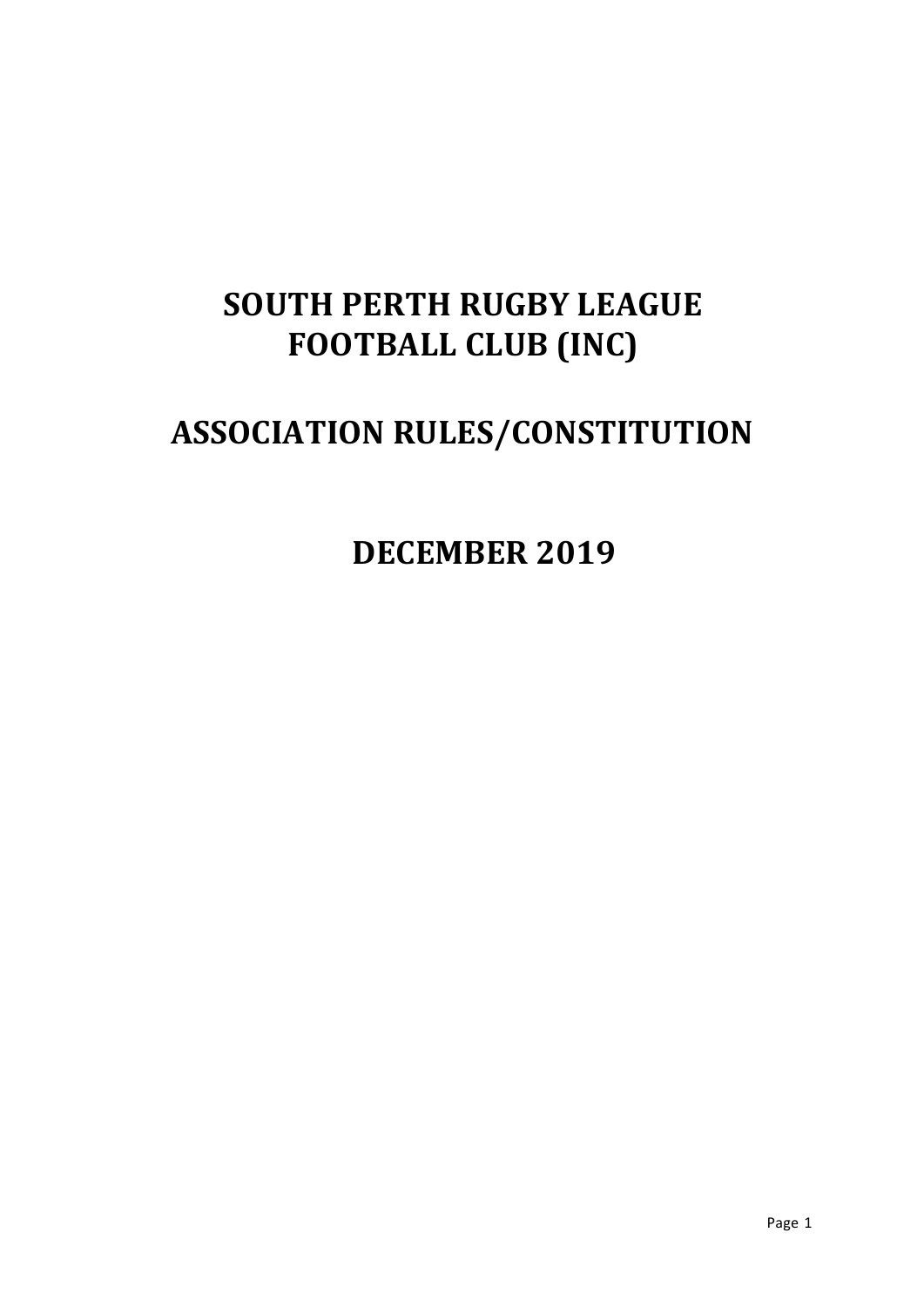# Contents

| 1. |                                                        |        |
|----|--------------------------------------------------------|--------|
| 2. |                                                        |        |
| 3. |                                                        |        |
| 4. |                                                        |        |
| 5. |                                                        |        |
| 6. |                                                        |        |
|    |                                                        |        |
|    |                                                        |        |
| 7. |                                                        |        |
|    |                                                        |        |
|    |                                                        |        |
| 8. |                                                        |        |
| 9. |                                                        |        |
|    |                                                        |        |
|    |                                                        |        |
|    |                                                        |        |
|    |                                                        |        |
|    |                                                        |        |
|    |                                                        |        |
|    |                                                        |        |
|    |                                                        |        |
|    |                                                        |        |
|    |                                                        |        |
|    | PART 4 - DISCIPLINARY ACTION, DISPUTES AND MEDIATION13 |        |
|    |                                                        |        |
|    |                                                        |        |
|    |                                                        |        |
|    |                                                        |        |
|    |                                                        |        |
|    |                                                        |        |
|    |                                                        |        |
|    |                                                        |        |
|    |                                                        |        |
|    |                                                        |        |
|    |                                                        |        |
|    |                                                        |        |
|    |                                                        |        |
|    |                                                        |        |
|    |                                                        |        |
|    |                                                        |        |
|    |                                                        |        |
|    |                                                        |        |
|    |                                                        |        |
|    |                                                        |        |
|    |                                                        |        |
|    |                                                        |        |
|    |                                                        | Page 2 |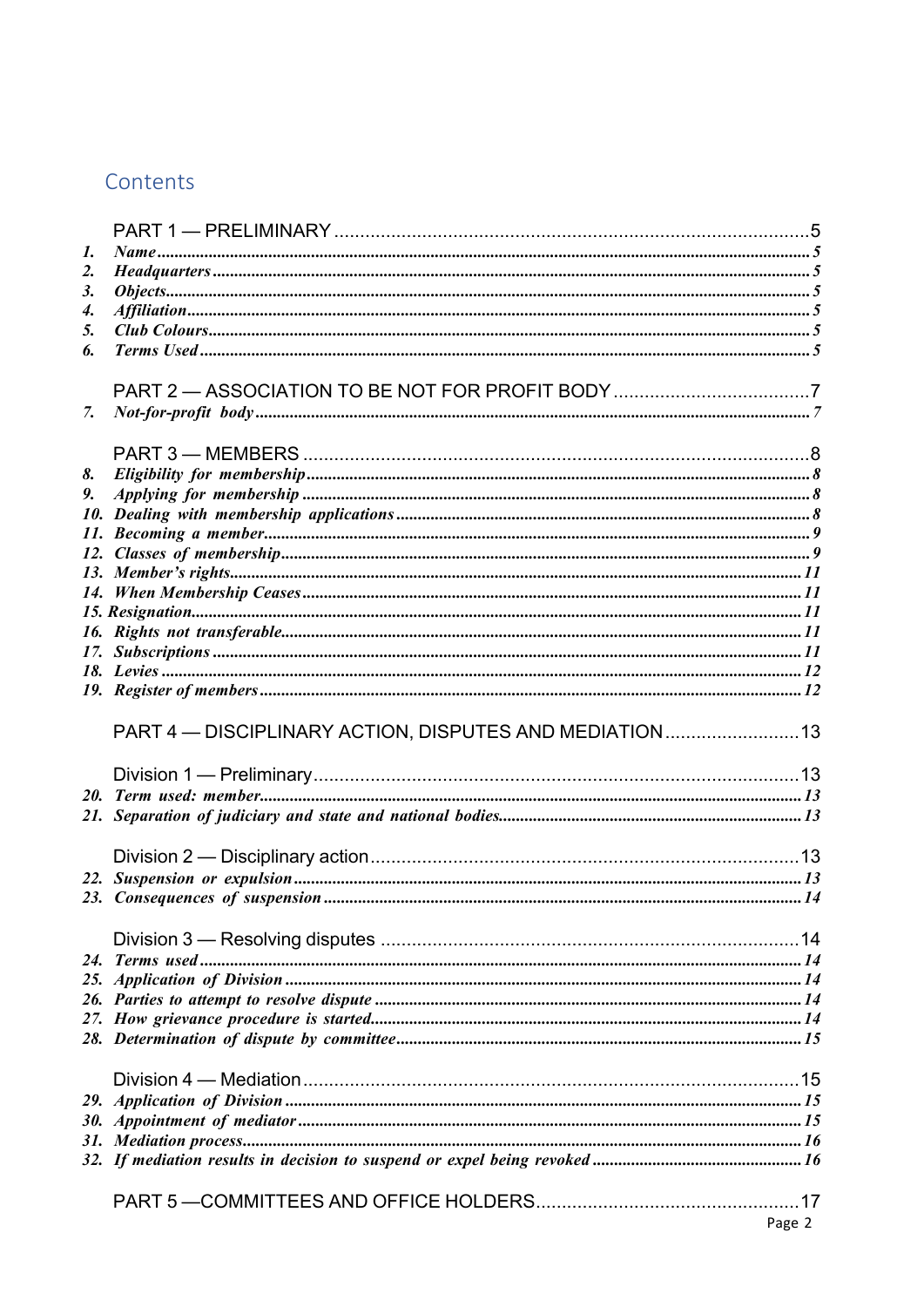| 33. |        |
|-----|--------|
|     |        |
|     |        |
|     |        |
|     |        |
|     |        |
|     |        |
|     |        |
|     |        |
|     |        |
|     |        |
|     |        |
|     |        |
|     |        |
| 45. |        |
|     |        |
| 47. |        |
|     |        |
|     |        |
|     |        |
|     |        |
|     |        |
|     |        |
|     |        |
|     |        |
|     |        |
|     |        |
|     |        |
|     |        |
|     |        |
|     |        |
|     |        |
|     |        |
|     |        |
|     |        |
|     |        |
|     |        |
|     |        |
|     |        |
|     |        |
|     |        |
|     |        |
|     |        |
|     |        |
|     |        |
|     |        |
|     |        |
|     | Page 3 |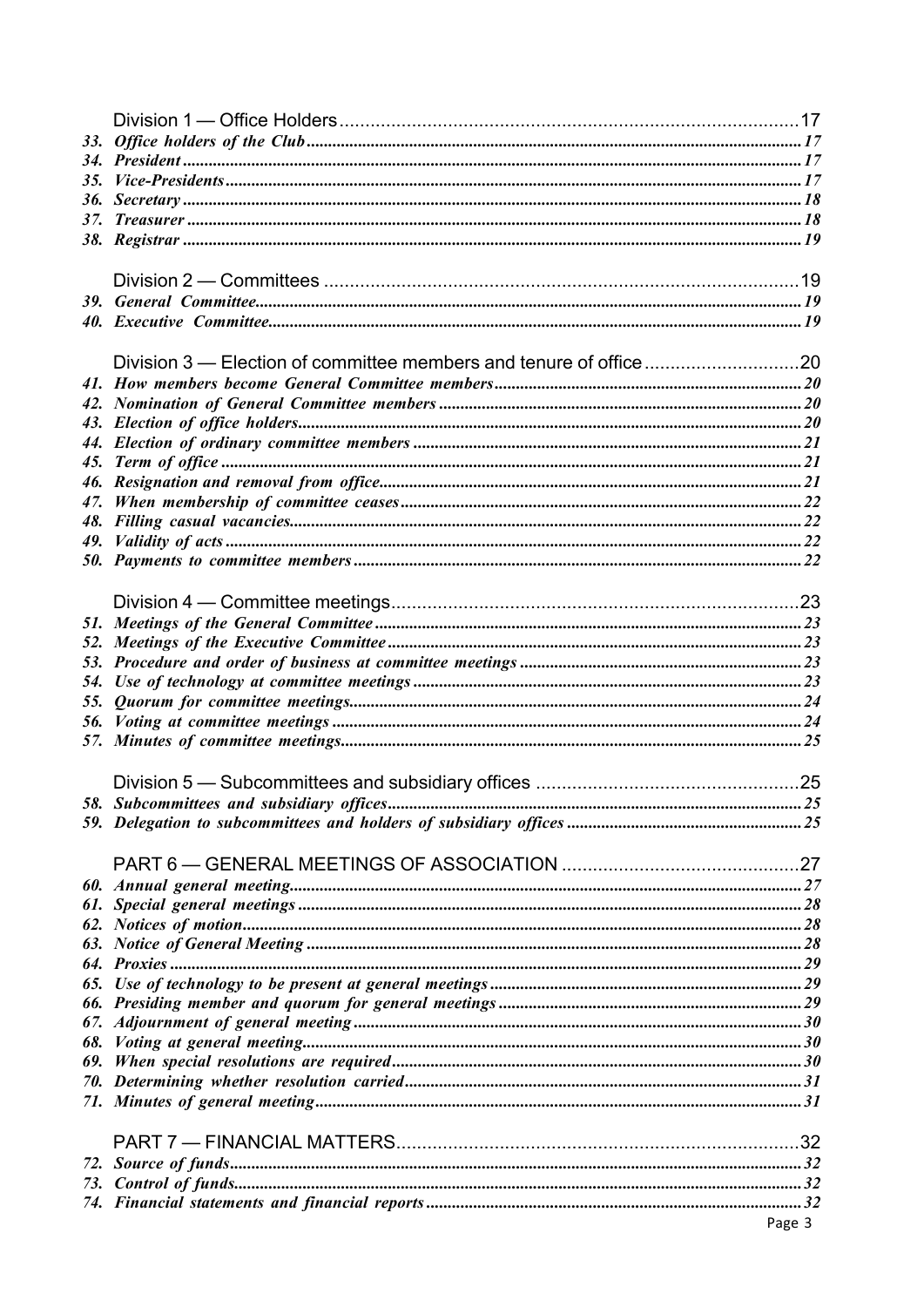| 81. Publication by committee members of statements about Association business35       |  |
|---------------------------------------------------------------------------------------|--|
| 82. Distribution of surplus property on cancellation of incorporation or winding up35 |  |
|                                                                                       |  |
|                                                                                       |  |
|                                                                                       |  |
|                                                                                       |  |
|                                                                                       |  |
|                                                                                       |  |
|                                                                                       |  |
|                                                                                       |  |
|                                                                                       |  |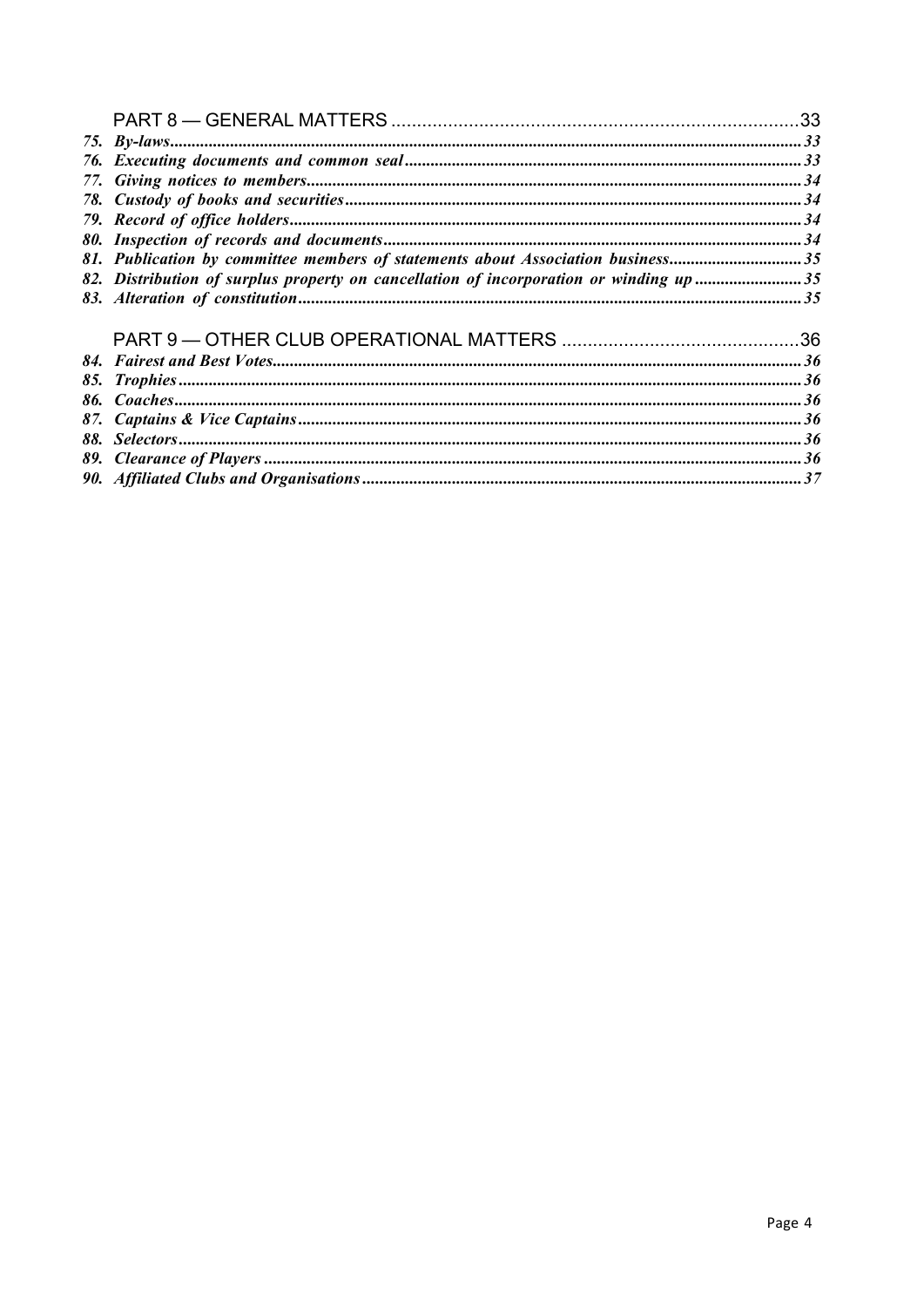# **PART 1 — PRELIMINARY**

## **1. Name**

The name of the Club shall be South Perth Rugby League Football Club (Incorporated) (hereafter, the Club).

## **2. Headquarters**

The Headquarters of the Club shall be as determined by the Club from time to time, within the boundaries of the City of South Perth

#### **3. Objects**

The objects of the Club are:

- a. To develop, foster and promote the game of rugby league;
- b. Without derogating from the objective described in paragraph (a), which is hereby declared to be the primary objective of the Club, to foster other sports and welfare organisations within the boundaries of the City of South Perth;
- c. To provide facilities for its members, but not for the purpose of making profit divisible among such members or any of them;
- d. To do all other things incidental or conductive to the attainment of the above objects

# **4. Affiliation**

For the purpose of developing, fostering and promoting the game of rugby league the Club shall be affiliated with ARLC WA Limited, utilizing the registration name of South Perth Rugby League Football Club

## **5. Club Colours**

The Club colours shall be red and white in any design as seen fit by the committee. The official emblem of the Club shall be a rampant lion in any design as seen fit by the committee.

## **6. Terms Used**

In this document, unless the contrary intention appears —

*Act* means the *Associations Incorporation Act 2015*;

*Administrator* means an employee or representative (paid or otherwise) of the Club appointed by the Executive Committee to manage the Club's day-to-day operations;

*ARLC WA Ltd* is the registered company of the ARL (Australian Rugby League) set up to administer rugby league in WA and they operate in Western Australia as NRLWA

*associate member* means a member with the rights referred to in clause 12;

*Association* means the South Perth Rugby League Football Club (Incorporated);

*books*, of the Association, includes the following —

- (a) a register;
- (b) financial records, financial statements or financial reports, however compiled, recorded or stored;
- (c) a document;
- (d) any other record of information;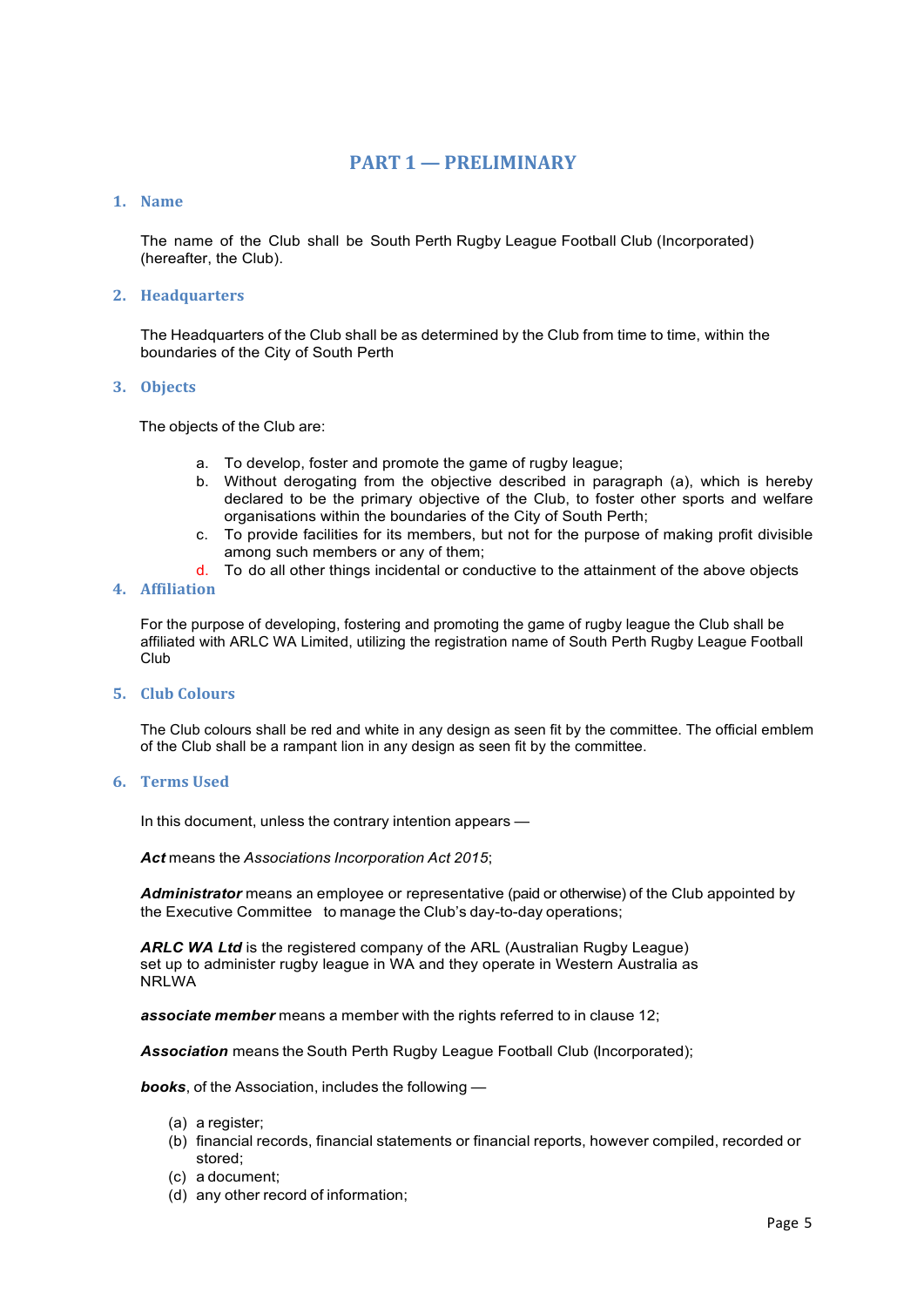*by laws* means by-laws made by the Association under clause 72;

**Club** means the South Perth Rugby League Football Club (Incorporated); *Commissioner* means the person for the time being designated as the Commissioner under section 153 of the Act;

*committee* includes the General Committee and Executive Committee of the Association; *committee meeting* means a meeting of either the General Committee or Executive Committee: *committee member* means a member of either the General Committee or Executive **Executive Committee** means the committee comprised of office holders of the Association:

#### *financial records* includes -

- (a) invoices, receipts, orders for the payment of money, bills of exchange, cheques, promissory notes and vouchers; and
- (b) documents of prime entry; and
- (c) working papers and other documents needed to explain
	- (i) the methods by which financial statements are prepared; and
	- (ii) adjustments to be made in preparing financial statements;

*financial report*, of a tier 2 association or a tier 3 association, has the meaning given in section 63 of the Act;

*financial statements* means the financial statements in relation to the Association required under Part 5 Division 3 of the Act;

*financial year*, of the Association, means the period commencing on the first day of October and concluding on the thirtieth day of September of the following calendar year.

*General Committee* means the management committee of the Association;

*general meeting*, of the Association, means a meeting of the Association that all members are entitled to receive notice of and to attend;

*Licensed Club* shall mean the Supporting Club Liquor License held by the South Perth Rugby League Football Club

*member* means a person (including a body corporate) who is an ordinary member or an associate member of the Association;

*NRLWA* is the operating name of ARLC WA Ltd to administer rugby league in WA

*office holder* means a person in any of the positions set out at clause 33;

*ordinary committee member* means a committee member who is not an office holder of the Association;

*ordinary member* means a member with the rights referred to in clause 12;

*register of members* means the register of members referred to in section 53 of the Act;

*special general meeting* means a general meeting of the Association other than the annual general meeting;

*special resolution* means a resolution passed by the members at a general meeting in accordance with section 51 of the Act;

*subcommittee* means a subcommittee appointed by the committee under clause 58;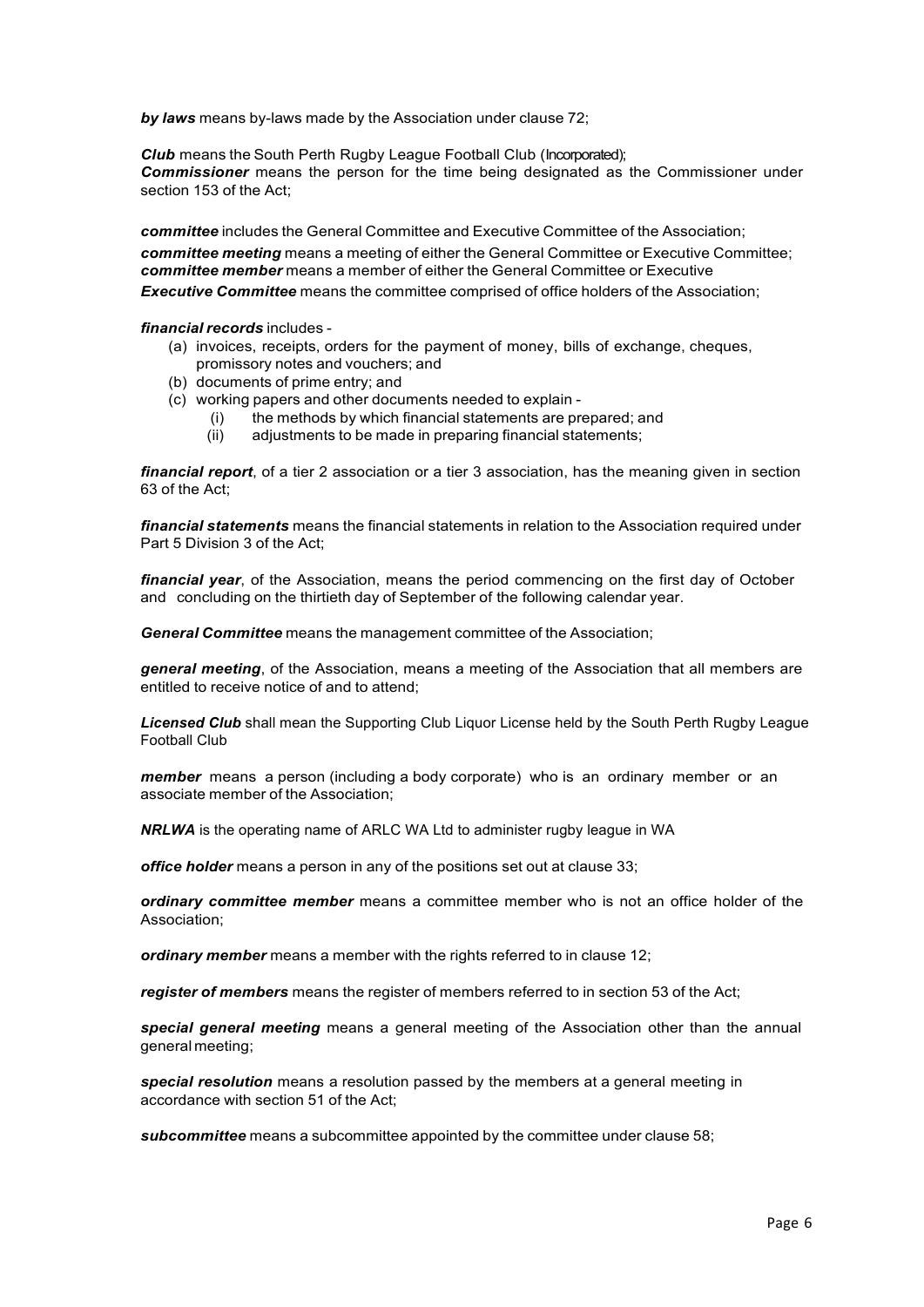# **PART 2 — ASSOCIATION TO BE NOT FOR PROFIT BODY**

# **7. Not-for-profit body**

- 1. The property and income of the Club must be applied solely towards the promotion of the objects or purposes of the Club and no part of that property or income may be paid or otherwise distributed, directly or indirectly, to any member, except in good faith in the promotion of those objects or purposes.
- 2. A payment may be made to a member out of the funds of the Club only if it is authorized under sub-clause (c) below.
- 3. A payment to a member out of the funds of the Club is authorized if it is
	- a. the payment in good faith to the member as reasonable remuneration for any services provided to the Club, or for goods supplied to the Club, in the ordinary course of business; or
	- b. the payment of interest, on money borrowed by the Club from the member, at a rate not greater than the cash rate published from time to time by the Reserve Bank of Australia; or
	- c. the reimbursement of reasonable expenses properly incurred by the member on behalf of the Club.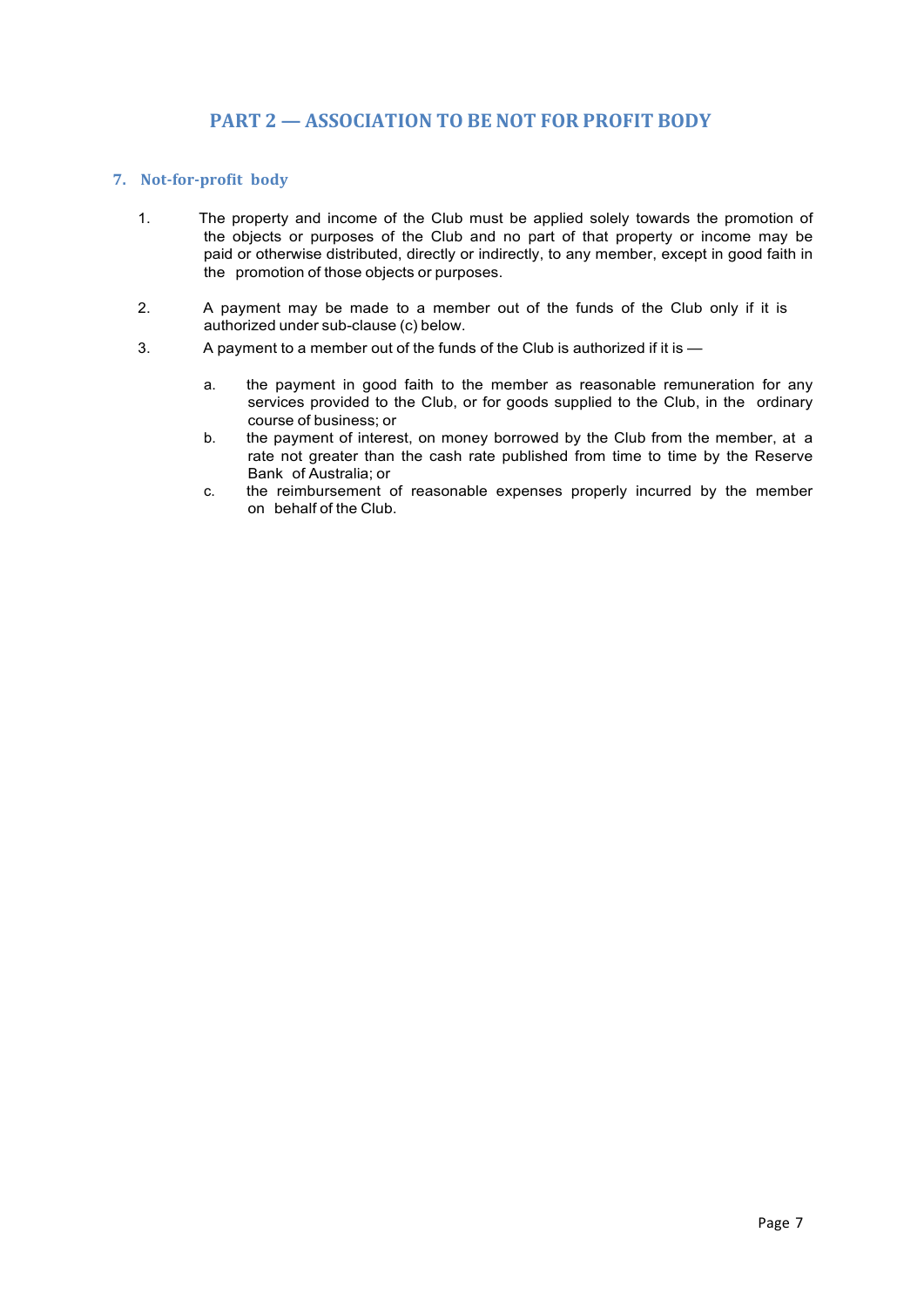# **PART 3 — MEMBERS**

# Division 1 – Membership

## **8. Eligibility for membership**

- 1. Any person who supports the objects or purposes of the Club is eligible to apply to become a member.
- 2. An individual who has not reached the age of 18 years is not eligible to membership that confers full voting rights.

#### **9. Applying for membership**

- 1. A person who wants to become a member must apply to the Club in writing (including but not limited to electronic or online forms).
- 2. The applicant must specify in the application the class of membership, if there is more than one, to which the application relates.
- 3. Any player playing for the Club and competing in the NRLWA registration process and paying in full the relevant fee is deemed to be an Ordinary Member Class A of the Club in accordance with these by laws

#### **10. Dealing with membership applications**

- 1. The General Committee must consider each application for membership of the Association and decide whether to accept or reject the application.
- 2. Subject to sub-clause (3), the General Committee must consider applications in the order in which the Club receives them.
- 3. The General Committee may delay its consideration of an application if the General Committee considers that any matter relating to the application needs to be clarified by the applicant or that the applicant needs to provide further information in support of the application.
- 4. The General Committee must not accept an application unless the applicant (a). is eligible under clause 8; and (b). has applied under clause 9.
- 5. The General Committee may reject an application even if the applicant (a) is eligible under clause 8; and (b) has applied under clause 9.
- 6. The General Committee must notify the applicant of the General Committee's decision to accept or reject the application as soon as practicable after making the decision.
- 7. If the General Committee rejects the application, the General Committee is not required to give the applicant its reasons for doing so.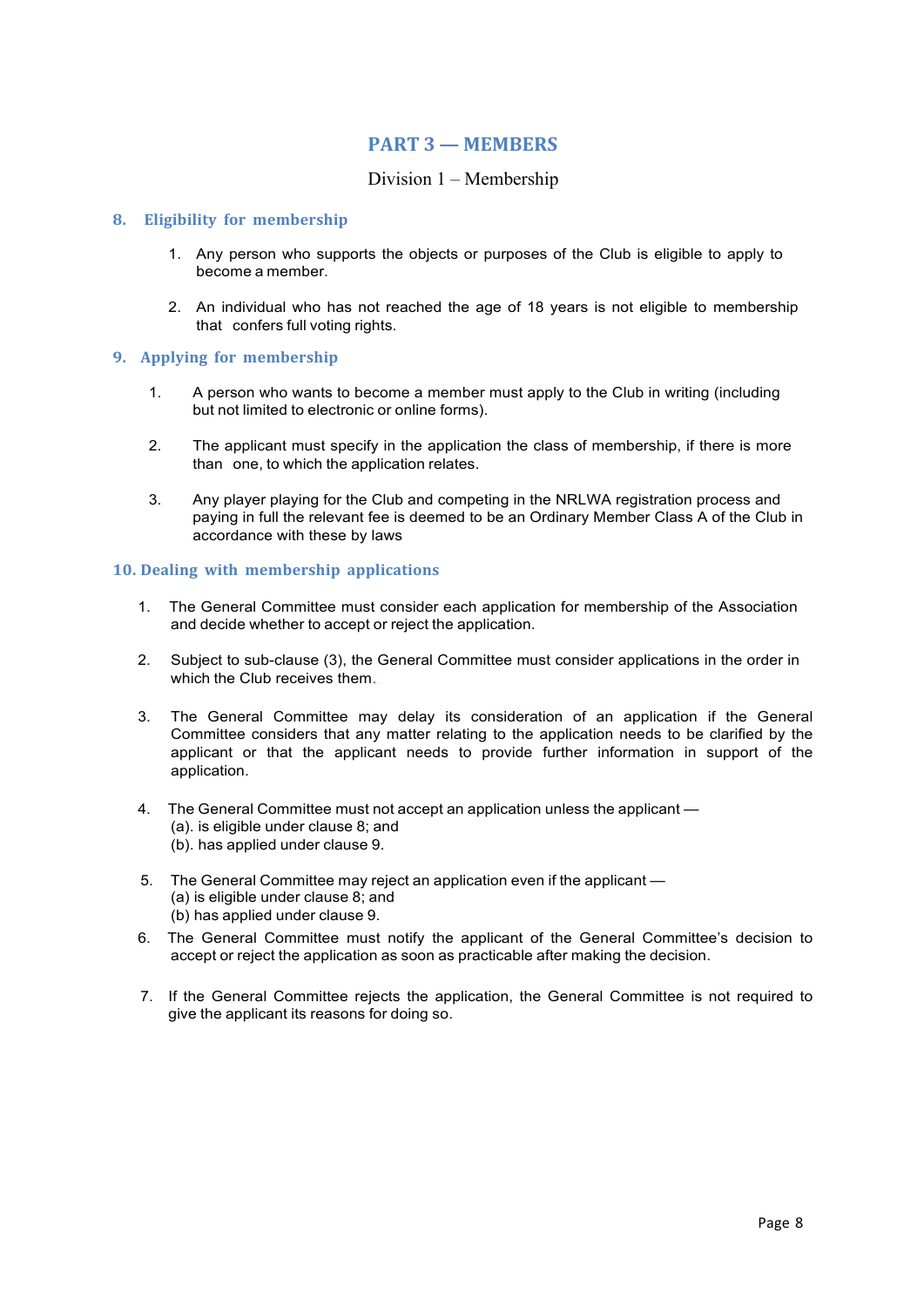#### **11. Becoming a member**

An applicant for membership of the Club becomes a member when —

- (a) the General Committee, or another person authorized by the General Committee, accepts the application; and
- (b) the applicant pays any membership fees payable to the Association under clause 17.
- (c) Any member whose membership is terminated or suspended, during the period of his or her suspension shall forfeit all claims upon the property of the Club and shall lose all privileges of membership.
- (d) Any member who damages or loses any property of the Club shall be liable for such damage or loss at the discretion of the Committee.

#### **12. Classes of membership**

The membership of the Club shall consist of members in the following categories

A. Ordinary Members Class A

(1) Ordinary Members Class A are members who at the time of election and remain during their membership of the Club a financial member of the Club and are involved in the development, fostering and promotion of the Game of Rugby League.

(2) Ordinary Members Class A are entitled to the full privileges of the Club and may nominate for election to the Committee after the completion of three (3) consecutive years as an Ordinary Member Class A.

- (3) Ordinary Members Class A may nominate new members to the Club
- B. Ordinary Members Class B

(1) Ordinary Members Class B are members who at the time of election and remain during their membership of the Club a financial member of the club and another sporting or welfare organisation located within the boundaries of the City of South Perth and which club or organization has been approved by the Committee as an affiliated club or organisation with a desire on its part to further its own objectives and increase the benefits available to its own members by utilising the Club 's facilities and amenities;

(2) Ordinary members Class B are members who in all respect have submitted to the conditions and requirements of candidature for ordinary membership Class B and have full privileges of the Licensed Club.

(3) Ordinary Members Class B may nominate new members to the Club and after a period of five years are entitled to nominate for election to the Committee subject to the provisions of Clause 33 of this Constitution.

#### C. Ordinary Members Class C

(1) Ordinary Members Class C are members who at the time of election and remaining during their membership of the Club are citizens of Western Australia who are desirous of using the premises for social purposes only

(2) Ordinary Members Class C are members who in all respect have submitted to the conditions and requirements of candidature for Ordinary membership Class C and have full privileges of the Licensed Club;

(3) Ordinary Members Class C may nominate new members to the Club and after a period of five years and are entitled to nominate for election to the Committee subject to the provisions of Clause 33 of this Constitution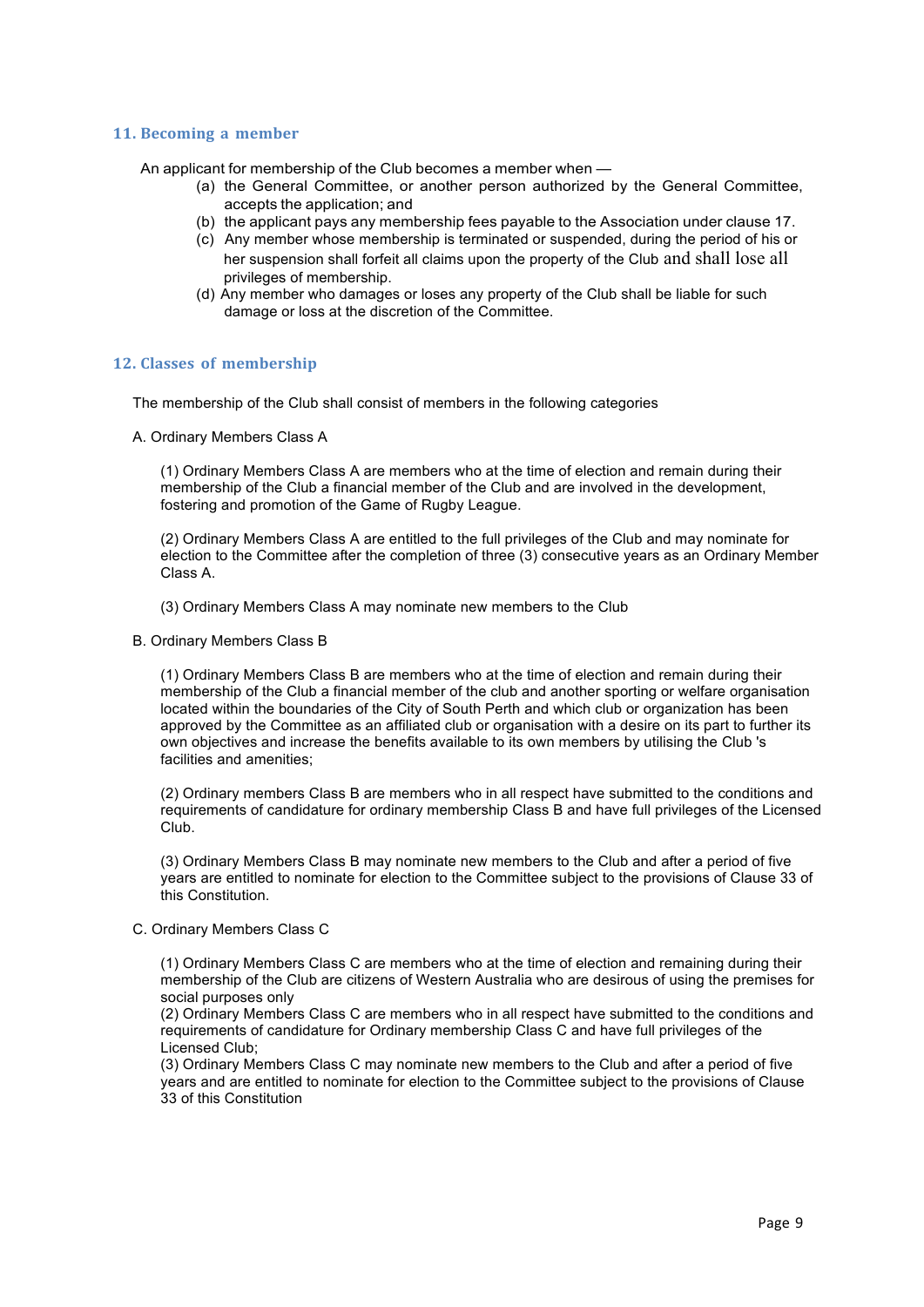#### D. Life Members

(1) Life Members may be elected at an Annual General Meeting for special services rendered to the Club over a period of at least ten years, provided that in exceptional circumstances, life membership may be conferred on a member with less than 10 years' service. Every candidate for life membership shall be proposed by at least two ordinary members and be approved by a majority of "living" life members

The proposal must be approved by at least 80% of the members voting at such Annual General Meeting

(2) A Life Member shall have all the rights and privileges of an Ordinary Member Class A;

(3) A Life Member shall not be liable for payment of any further subscription and shall be entitled to attend any functions organised by the Club or any of its sub-Committees free of charge. A Life Member shall be entitled to vote at any general meeting provided that the number of Life Members voting on any proposal will not exceed 20% of the total number of members voting thereon.

#### E. Junior Members

(1) Junior Members shall mean members actively engaged in training or playing for a restricted age competition.

(2) Subject to the approval of the Committee a Junior Member shall be entitled to make use of the Club facilities and be present in any part of the Club premises, but may not under any circumstances if under the age of eighteen years be served alcohol

(3) The Committee may in its discretion make Rules and By-Laws for the maintenance of discipline and good behavior on Club premises and Club activities, functions by Junior Members.

#### F. Honorary Members

(1) The Executive may elect as an Honorary Member for a period not exceeding one calendar month any adult person who has not enjoyed the privilege within the period of three months immediately preceding and provided that the period of membership may be extended for a further period not exceeding two months upon payment of a subscription determined by the Committee.

(2) Every candidate for Honorary Membership shall be proposed by at least two members. The nomination form shall be posted on the Club notice board for at least four hours prior to election and the names of all Honorary Members shall be kept in a book showing the date of their nomination.

(3) The Executive may at any time without any prior notice to the Honorary Member concerned determine his or her membership and thereupon his or her rights and privileges shall absolutely cease and determine.

(4) An Honorary Member may enjoy the full use of the Licensed Club facilities.

#### G. Temporary Members

The Committee may admit the following persons as Temporary Members on such terms and conditions as the Committee determines persons who on any day are visiting the Club – (1) as a member or an official of, or a person assisting a team that is to contest a pre-arranged event in rugby league on that day; or

(2) at the invitation of a member, to engage in a game of rugby league on that day; or 3i) as a member or an official of, or a person assisting a team that is to contest a pre-arranged event conducted by an approved affiliated club or organisation.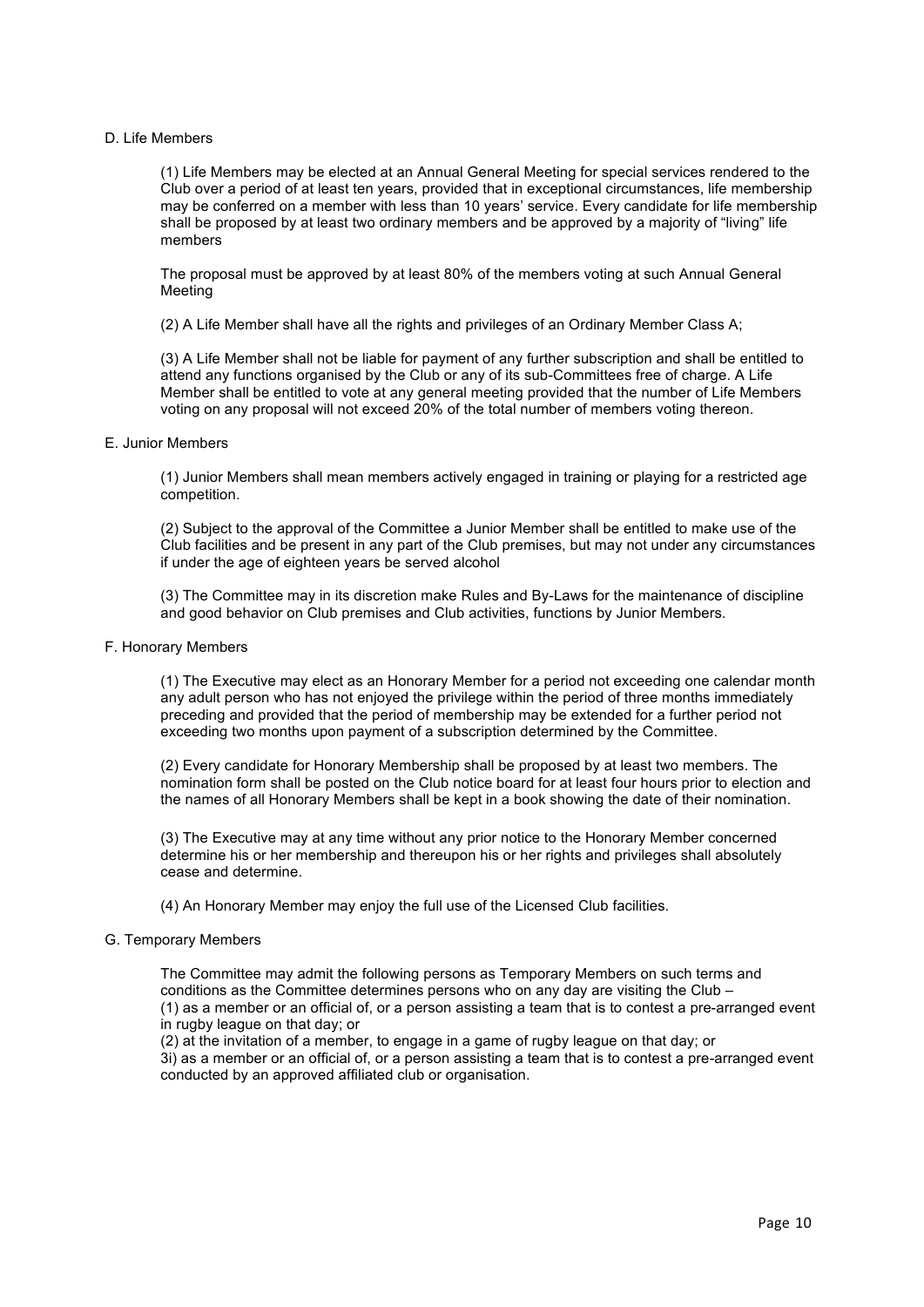#### 13. Member's rights

Ordinary Members (except for Ordinary Members Class A), Junior Members (eighteen years and older), Honorary Members and Temporary Members may enjoy every privilege open to a member of the Club other than the rights

(1) to attend and vote at meetings of members,

(2) to take part in the business of the Club,

(3) to nominate other members or introduce visitors to the Club. Visitors shall be subject to all the obligations as to conduct or otherwise imposed by the rules and by-laws on members

#### **14. When Membership Ceases**

A person ceases to be a member when any of the following takes place -

- 1. for a member who is an individual, the individual dies;
- 2. for a member who is a body corporate, the body corporate is wound up;
- 3. the person resigns from the Club under clause 15;
- 4. the person is expelled from the Club under clause 22;
- 5. the person ceases to be a member under clause 17(6).

#### **15. Resignation**

- 1. A member may resign from membership of the Club by giving written notice of the resignation to the Secretary, or another person authorised by the committee.
- 2.The resignation takes effect:
	- (a) when the Secretary (or other authorised person) receives the notice; or
	- (b) if a later time is stated in the notice, at that later time.
- 3. A person who has resigned from membership of the Club remains liable for any fees that are owed to the Club (the *owed amount*) at the time of resignation.
- 4. The owed amount may be recovered by the Club in a court of competent jurisdiction as a debt due to the Club.

# **16. Rights not transferable**

The rights of a member are not transferable and end when membership ceases.

# **Division 2 – Membership fees, liabilities and register**

## **17. Subscriptions**

- 1. The Committee shall determine subscriptions annually provided that any increase in excess of 20% shall require ratification by a majority of the votes of members voting at a General Meeting. The Committee shall determine an annual subscription, which shall be payable by Ordinary members in their respective class.
- 2. Life members shall pay no fees nor levies.
- 3. The Club's financial year shall commence on the 1st day of October in each year and the subscriptions for that year shall be due on the next succeeding 1st March.
- 4. The Committee shall have the power to require any person elected as a member, other than Honorary or Temporary Members, after the 1st day of October to pay any such proportionate amount of the annual subscription as is determined by the Committee.
- 5. A member must pay the annual membership fee to the treasurer, or another person authorised by the committee to accept payments, but the date (the due date) determined by the committee.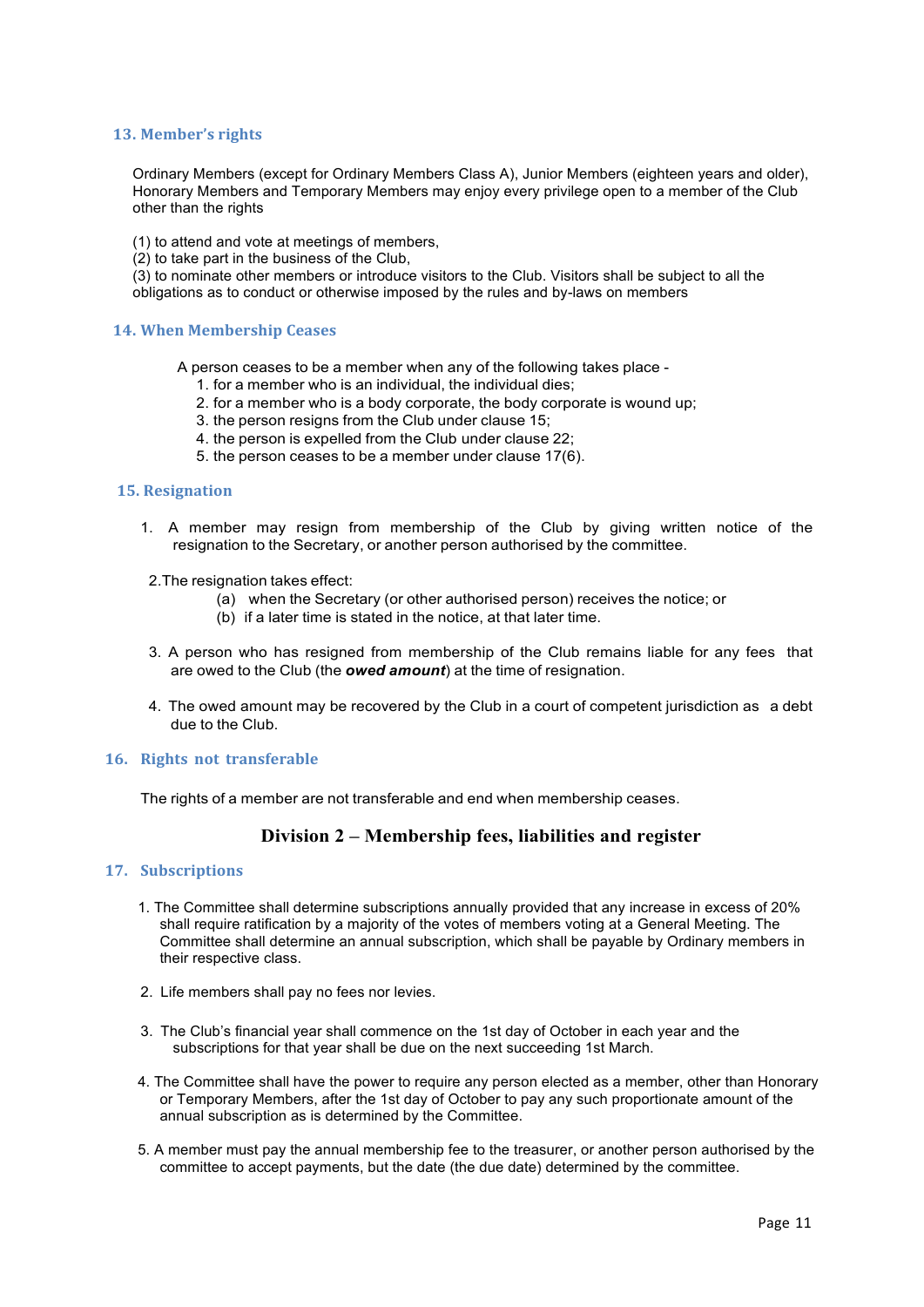- 6. If a member has not paid the annual membership fee within the period of 3 months after the due date, the member ceases to be a member on the expiry of that period.
- 7. If a person who has ceased to be a member under sub rule (4) offers to pay the annual membership fee after the period referred to in that sub rule has expired -
	- (a) the committee may, at its discretion, accept that payment: and
	- (b) if the payment is accepted, the person's membership is reinstated from the date the payment is accepted.

#### **18. Levies**

- 1. The Committee may from time to time on the authority of a resolution carried by a majority of votes cast by the members present and voting at a Special General Meeting called, for that purpose, make a. levy on the members of the Club at such rate or of such amount as may be authorised by such resolution to meet the immediate requirements of the Committee occasioned by a financial emergency or to meet the cost of carrying out works of a capital nature (other than ordinary maintenance) which the Committee proposes to carry out and for which the ordinary revenue after allowing for ordinary costs of administration may not be sufficient.
- 4. The notice calling the Special General Meeting shall state clearly the reasons for making the proposed levy and the rate or amount thereof.

#### **19.** Register of members

1. A register of members, each in his or her class, shall be kept up to date at all times on the Club premises.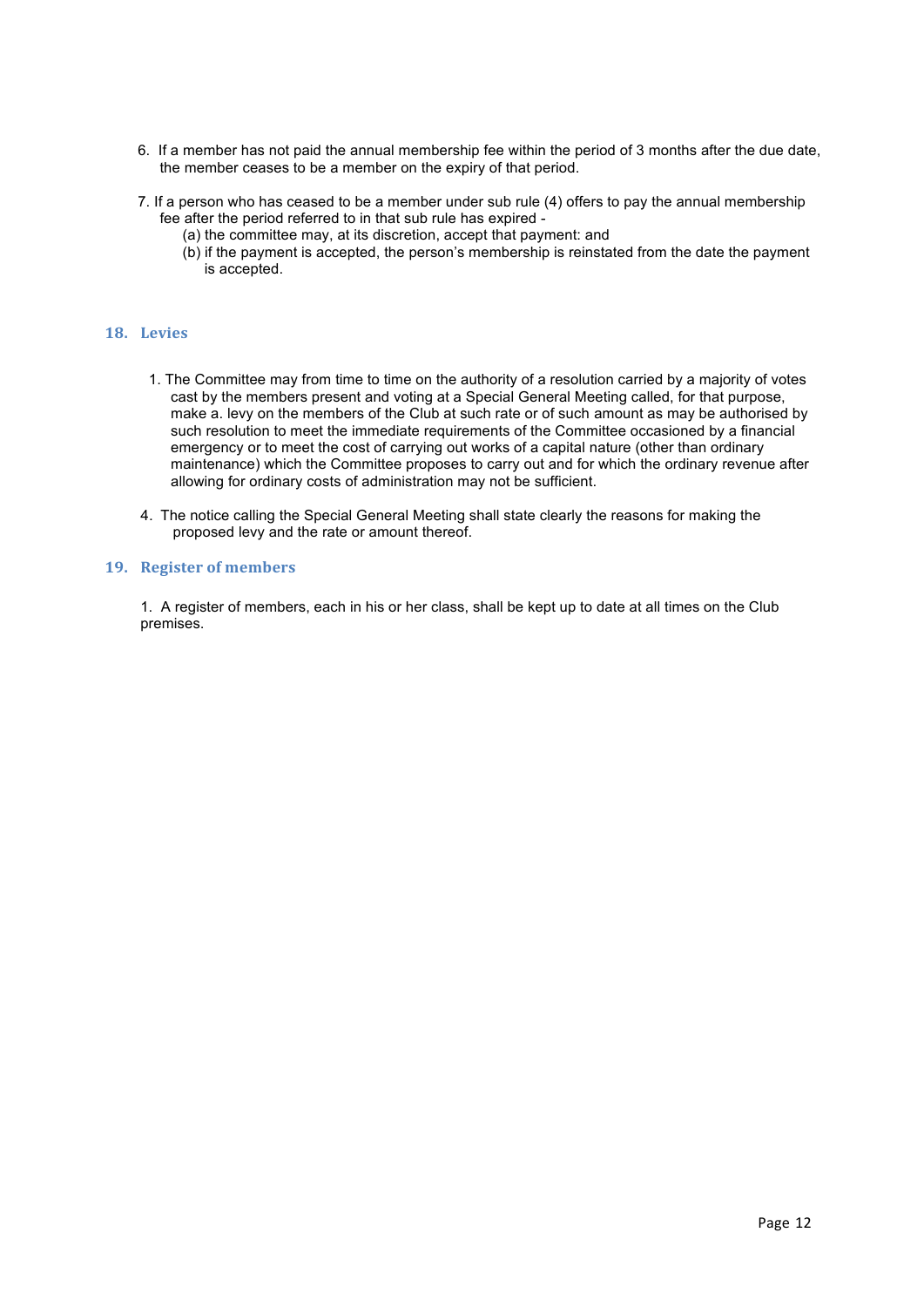# **PART 4 — DISCIPLINARY ACTION, DISPUTES AND MEDIATION**

# **Division 1 — Preliminary**

#### **20. Term used: member**

In this Part —

*member,* in relation to a member who is expelled from the Association, includes former member.

#### **21. Separation of judiciary and state and national bodies**

Nothing in this part prejudices the rules, by-laws or other requirements set down by state or national bodies administering the sport of rugby league from time to time. To avoid doubt, any disciplinary and judicial processes relating to player behavior are separate and distinct from the matters set out in this Part (which govern membership of the Club).

# **Division 2 — Disciplinary action**

#### **22. Suspension or expulsion**

- 1. The General Committee may decide to suspend a member's membership or to expel a member from the Club if a. the member contravenes this document; or b. the member acts detrimentally to the interests of the Club.
- 2. The Secretary, or another person authorised by the General Committee, must give the member written notice of the proposed suspension or expulsion at least 28 days before the General Committee meeting at which the proposal is to be considered by the General Committee.
- 3. The notice given to the member must state
	- a) when and where the General Committee meeting is to be held; and
	- b) the grounds on which the proposed suspension or expulsion is based; and
	- c) that the member, or the member's representative, may attend the meeting and will be given a reasonable opportunity to make written or oral (or both written and oral) submissions to the General Committee about the proposed suspension or expulsion;
- 4. At the General Committee meeting, the General Committee must
	- a. give the member, or the member's representative, a reasonable opportunity to make written or oral (or both written and oral) submissions to the General Committee about the proposed suspension or expulsion; and
	- b. give due consideration to any submissions so made; and
	- c. decide -

(i) whether or not to suspend the member's membership and, if the decision is to suspend the membership, the period of suspension; or (ii) whether or not to expel the member from the Association.

- 5. A decision of the General Committee to suspend the member's membership or to expel the member from the Club takes immediate effect.
- 6. The General Committee must give the member written notice of the General Committee's decision, and the reasons for the decision, within 7 days after the General Committee meeting at which the decision is made.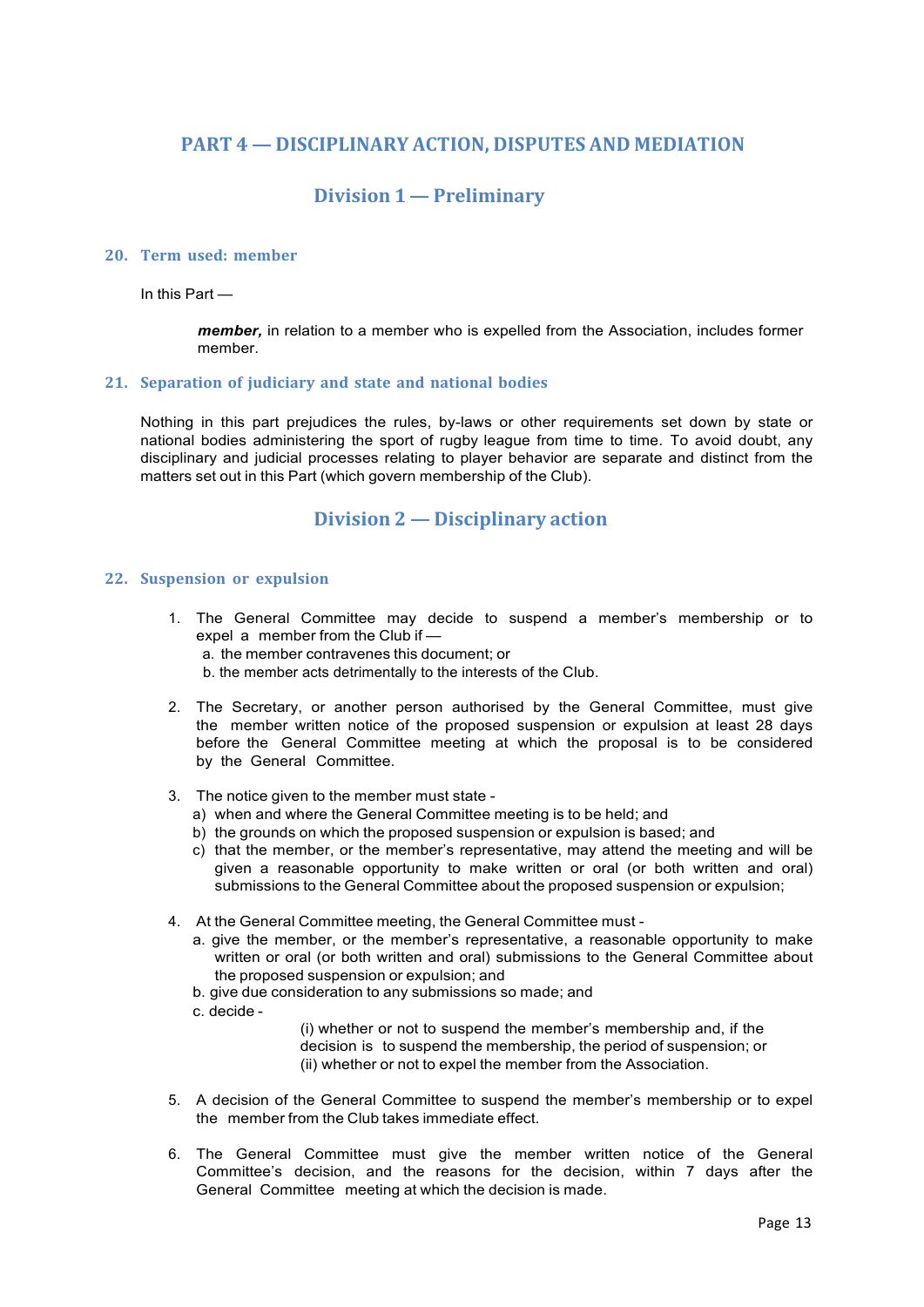- 7. A member whose membership is suspended or who is expelled from the Club may, within 14 days after receiving notice of the General Committee's decision under subclause (6), give written notice to the Secretary (or another person authorized by the General Committee) requesting the appointment of a mediator under clause 28.
- 8. If notice is given under sub-clause (7), the member who gives the notice and the General Committee are the parties to the mediation.

## **23. Consequences of suspension**

- 1. During the period a member's membership is suspended, the member
	- a. loses any rights (including voting rights) arising as a result of membership; and
		- b. is not entitled to a refund, rebate, relief or credit for membership fees paid, or payable, to the Association.
- 2. When a member's membership is suspended, the Secretary, or another person authorised by the General Committee, must record in the register of members
	- a. that the member's membership is suspended; and
	- b. the date on which the suspension takes effect; and
	- c. the period of the suspension.

When the period of the suspension ends, the Secretary, or another person authorised by the General Committee, must record in the register of members that the member's membership is no longer suspended.

# **Division 3 — Resolving disputes**

#### **24. Terms used**

In this Division -

*grievance procedure* means the procedures set out in this Division;

#### *party to a dispute* includes a person -

- (a) who is a party to the dispute; and
- (b) who ceases to be a member within 6 months before the dispute has come to the attention of each party to the dispute.

#### **25. Application of Division**

The procedure set out in this Division (the grievance procedure) applies to disputes -

- (a) between members; or
- (b) between one or more members and the Association.

#### **26. Parties to attempt to resolve dispute**

The parties to a dispute must attempt to resolve the dispute between themselves within 14 days after the dispute has come to the attention of each party.

#### **27. How grievance procedure is started**

- 1. If the parties to a dispute are unable to resolve the dispute between themselves within the time required by clause 24, any party to the dispute may start the grievance procedure by giving written notice to the Secretary, or another person authorised by the General Committee, of
	- a. the parties to the dispute; and
	- b. the matters that are the subject of the dispute.
- 2. Within 28 days after the notice referred to above is given, a meeting of the General Committee must be convened to consider and determine the dispute.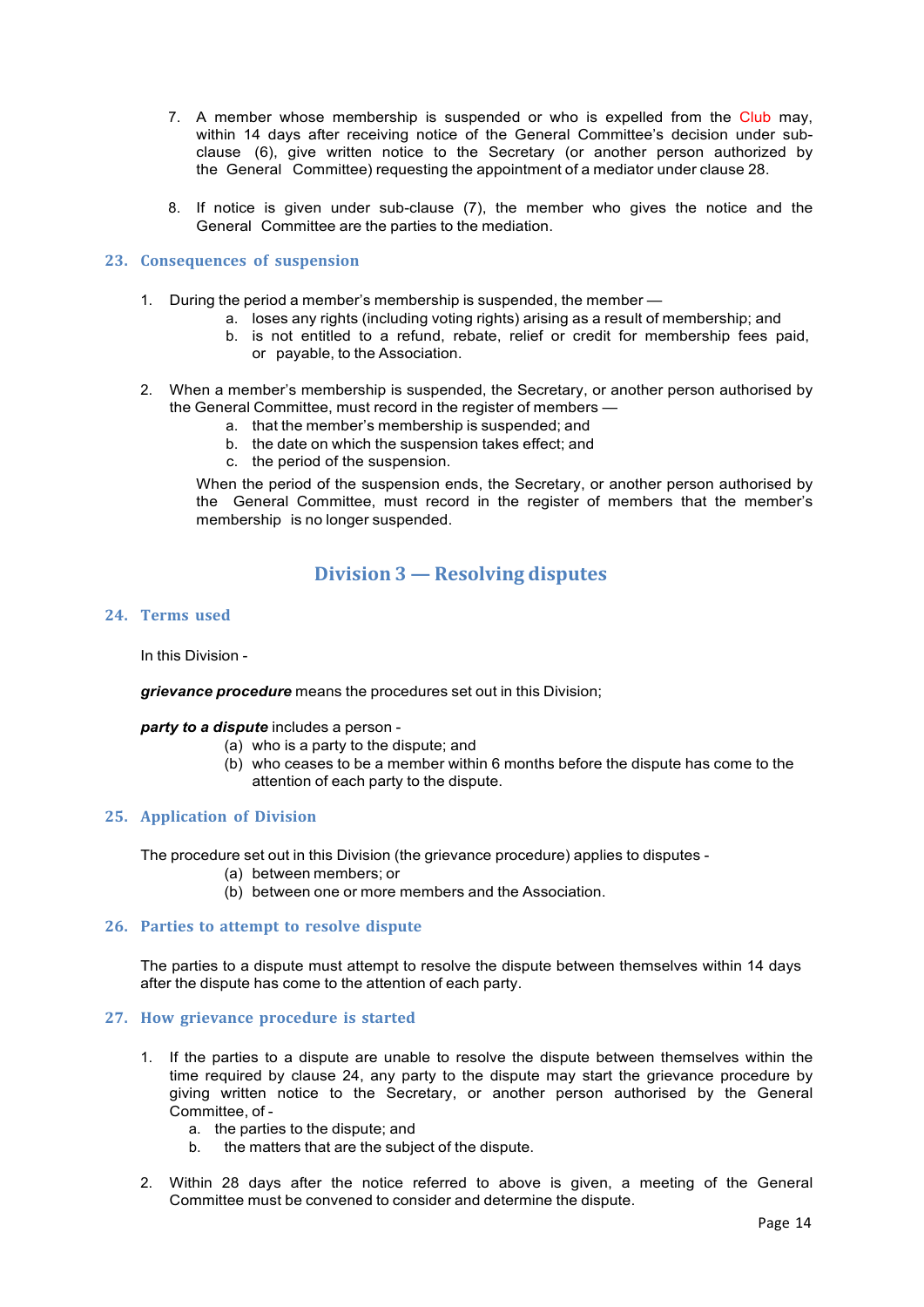- 3. The Secretary, or another person authorised by the General Committee, must give each party to the dispute written notice of the General Committee meeting at which the dispute is to be considered and determined at least 7 days before the meeting is held.
- 4. The notice given to each party to the dispute must state
	- a. when and where the General Committee meeting is to be held; and
		- b. that the party, or the party's representative, may attend the meeting and will be given a reasonable opportunity to make written or oral (or both written and oral) submissions to the General Committee about the dispute.
- 5. If -
- a. the dispute is between one or more members and the Association; and
- b. any party to the dispute gives written notice to the Secretary, or another person authorised by the General Committee, stating that the party -
	- (i) does not agree to the dispute being determined by the General Committee; and
	- (ii) requests the appointment of a mediator under clause 28, the committee must not determine the dispute.

## **28. Determination of dispute by committee**

- 1. At the General Committee meeting at which a dispute is to be considered and determined, the General Committee must
	- a. give each party to the dispute, or the party's representative, a reasonable opportunity to make written or oral (or both written and oral) submissions to the General Committee about the dispute; and
	- b. give due consideration to any submissions so made; and
	- c. determine the dispute.
- 2. The General Committee must give each party to the dispute written notice of the General Committee's determination, and the reasons for the determination, within 7 days after the General Committee meeting at which the determination is made.
- 3. A party to the dispute may, within 14 days after receiving notice of the General Committee's determination under sub-clause (1)(c), give written notice to the Secretary, or another person authorised by the General Committee, requesting the appointment of a mediator under clause 28.
- 4. If notice is given under sub-clause (3), each party to the dispute is a party to the mediation.

# **Division 4 — Mediation**

#### **29. Application of Division**

- 1. This Division applies if written notice has been given to the Secretary requesting the appointment of a mediator
	- a. by a member under clause 22(7); or
	- b. by a party to a dispute under clause  $27(5)(b)(ii)$  or  $28(3)$ .
- 2. If this Division applies, a mediator must be chosen or appointed under clause 30.

#### **30. Appointment of mediator**

- 1. The mediator must be a person chosen
	- a. if the appointment of a mediator was requested by a member under clause 22(7) - by agreement between the member and the General Committee; or
	- b. if the appointment of a mediator was requested by a party to a dispute under clause 27(5)(b)(ii) or 28(3) - by agreement between the parties to the dispute.
- 2. If there is no agreement for the purposes of sub-clause (1)(a) or (b), then, subject to subclauses (3) and (4), the General Committee must appoint the mediator.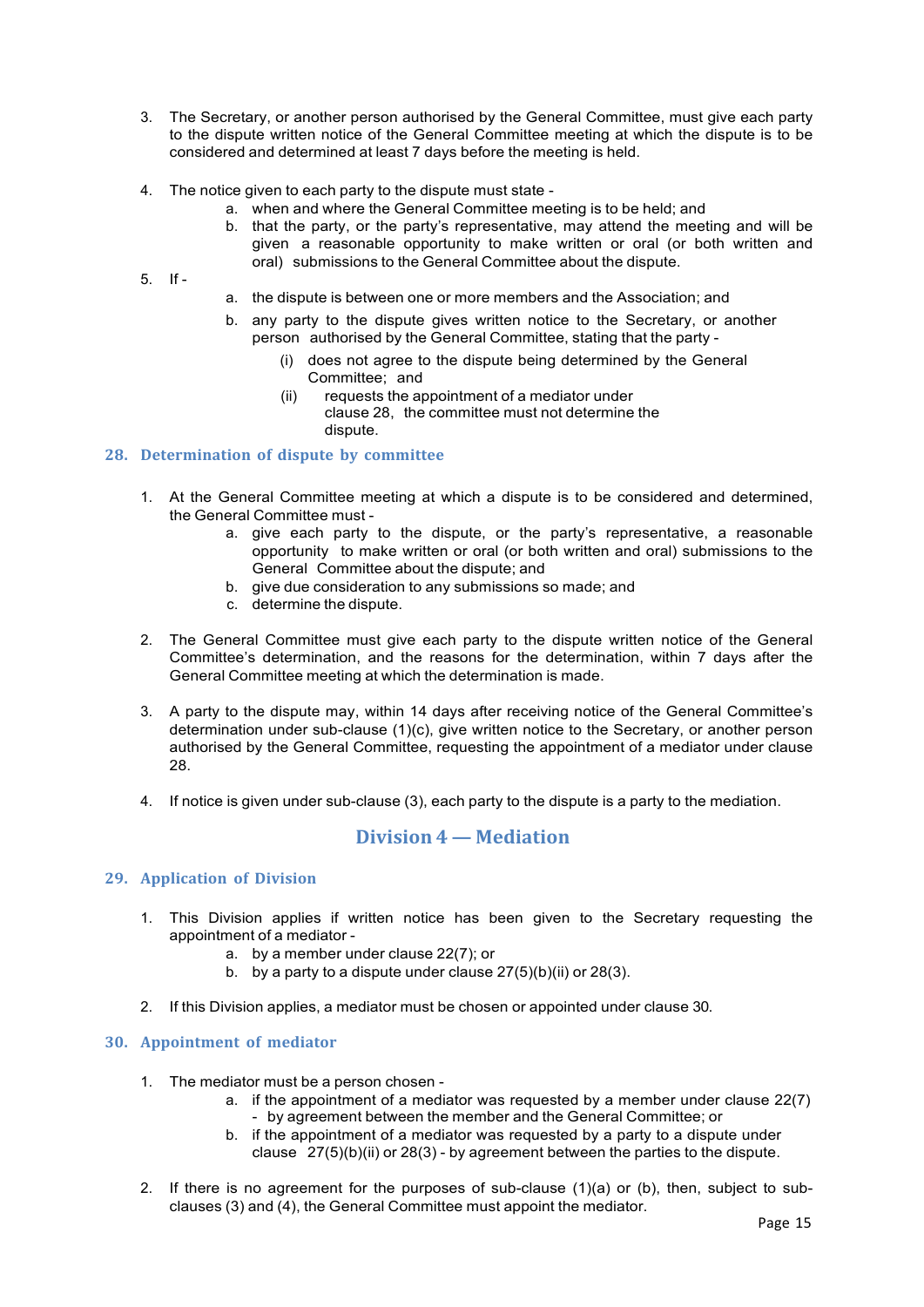- 3. The person appointed as mediator by the General Committee must be a person who acts as a mediator for another not-for-profit body, such as a community legal centre, if the appointment of a mediator was requested by
	- a. a member under clause 22(7); or
	- b. a party to a dispute under clause  $27(5)(b)(ii)$ ; or
	- c. a party to a dispute under clause 28(3) and the dispute is between one or more members and the Association.
- 4. The person appointed as mediator by the General Committee may be a member or former member of the Association but must not
	- a. have a personal interest in the matter that is the subject of the mediation; or
	- b. be biased in favor of or against any party to the mediation.

#### **31. Mediation process**

.

- 1. The parties to the mediation must attempt in good faith to settle the matter that is the subject of the mediation.
- 2. Each party to the mediation must give the mediator a written statement of the issues that need to be considered at the mediation at least 5 days before the mediation takes place.
- 3. In conducting the mediation, the mediator must
	- a. give each party to the mediation every opportunity to be heard; and
	- b. allow each party to the mediation to give due consideration to any written statement given by another party; and
	- c. ensure that natural justice is given to the parties to the mediation throughout the mediation process.
- 4. The mediator cannot determine the matter that is the subject of the mediation.
- 5. The mediation must be confidential, and any information given at the mediation cannot be used in any other proceedings that take place in relation to the matter that is the subject of the mediation.
- 6. The costs of the mediation are to be paid by the party or parties to the mediation that requested the appointment of the mediator.

#### **32. If mediation results in decision to suspend or expel being revoked**

- 1. If mediation takes place because a member whose membership is suspended or who is expelled from the Association gives notice under clause 22(7); and
- 2. as the result of the mediation, the decision to suspend the member's membership or expel the member is revoked, that revocation does not affect the validity of any decision made at a committee meeting or general meeting during the period of suspension or expulsion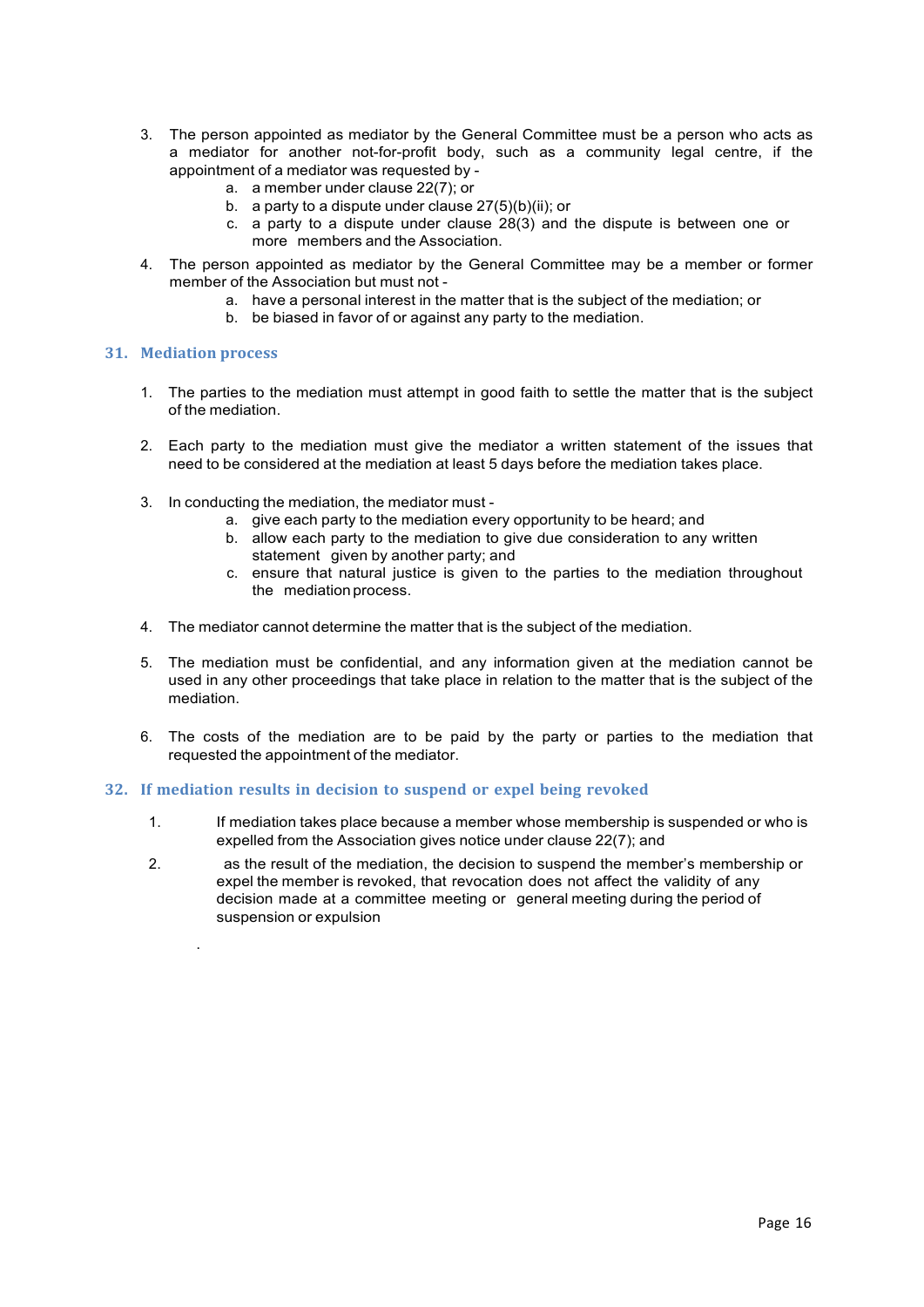# **PART 5 —COMMITTEES AND OFFICE HOLDERS**

The Club shall be managed by a committee of elected members and shall consist of the following officers;

# **Division 1— Office Holders**

## **33. Office holders of the Club**

- 1. The following are the office holders of the Club
	- a. the President;
	- b. the Vice-President (1);
	- c. the Vice-President (2);
	- d. the Secretary;
	- e. the Treasurer.
	- f. the Registrar
- 2. Unless otherwise authorised by the passing of a special resolution, a person must not hold 2 or more of the above offices at the same time.
- 3. A person may be an office holder if the person is
	- a. an individual who has reached 18 years of age; and
	- b. an ordinary member.
	- c. At the time of election been an Ordinary member Class A of the Club for a continuous period of at least 3 years

#### **34. President**

- 1. The President shall be the head of the Club. They shall preside as Chairman over all committee meetings, excluding sub-committee meetings, unless so appointed, and shall be the official representative of the Association.
- 2. It is the duty of the President to consult with the Secretary, or another person authorised by the General Committee, regarding the business to be conducted at relevant meetings
- 3. The President shall be an ex officio member of all committees.

#### **35. Vice-Presidents**

- 1. The Vice-Presidents shall perform duties as requested by the President from time to time. In the absence of the President, one Vice-President (as determined by resolution of the Executive Committee from time to time) shall assume the duties and responsibilities of the President.
- 2. The Vice-Presidents are responsible for carrying out any other duty given to them under this document or by the General or Executive Committee.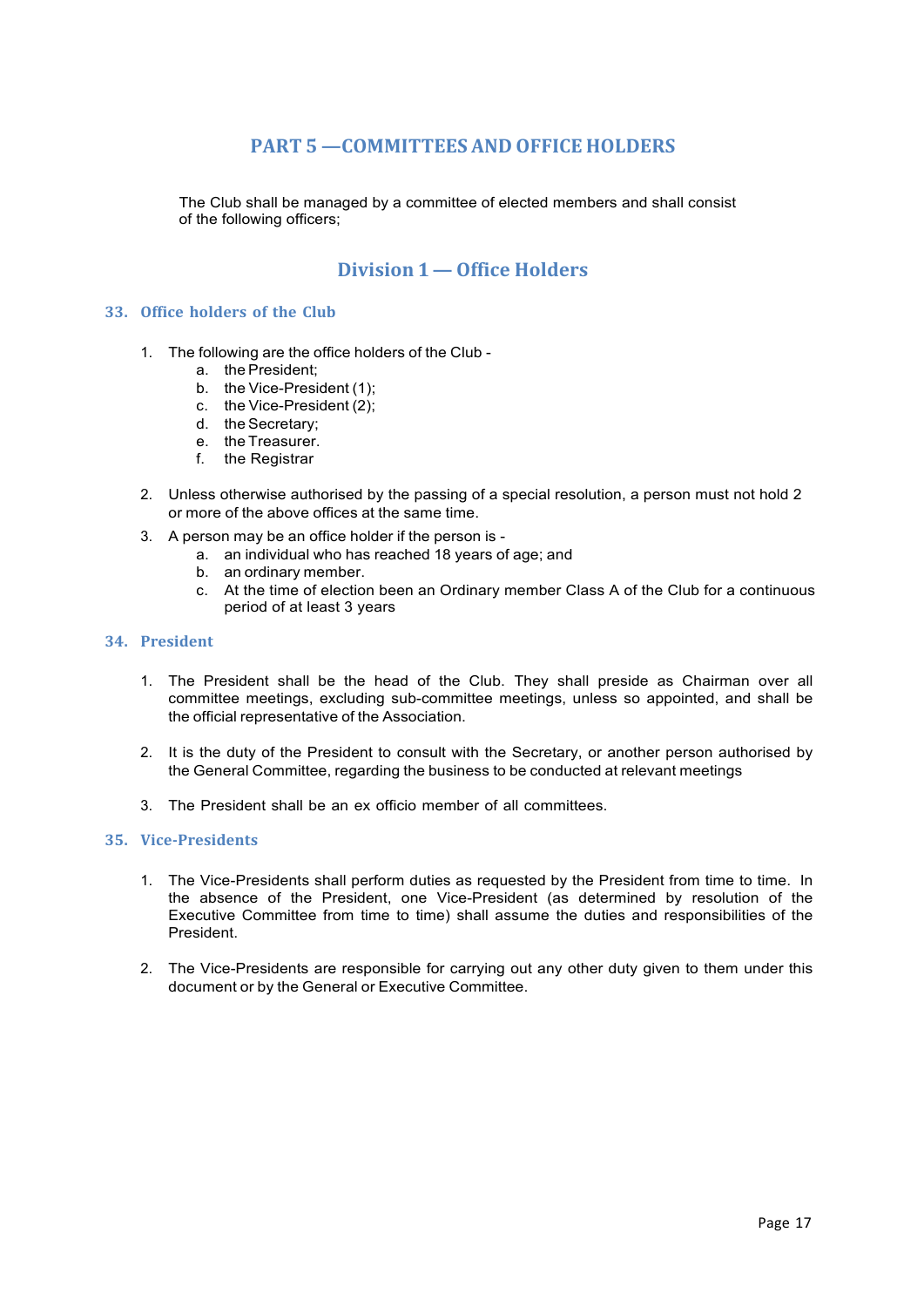#### **36. Secretary**

- 1. The Secretary's role is to administer the affairs of the Club. Their duties include the following:
	- a. dealing with the Association's correspondence;
	- b. consulting with the President regarding the business to be conducted at each committee meeting and general meeting;
	- c. preparing the notices required for meetings and for the business to be conducted at meetings;
	- d. unless another person is authorised by the General Committee to do so, maintaining on behalf of the Club the register of members, and recording in the register any changes in the membership, as required under section 53(1) of the Act;
	- e. unless another person is authorised by the General Committee to do so, maintaining on behalf of the Club an up-to-date copy of this document, as required under section 35(1) of the Act;
	- f. unless another person is authorised by the General Committee to do so, maintaining on behalf of the Club a record of committee members and other persons authorised to act on behalf of the Association, as required under section 58(2) of the Act;
	- g. ensuring the safe custody of the books of the Association, other than the financial records, financial statements and financial reports, as applicable to the Club;
	- h. maintaining full and accurate minutes of committee meetings and general meetings; i. carrying out any other duty given to the Secretary under this document or by the General or Executive Committee.
- 2. The General Committee may, at its discretion from time to time, authorise another person or persons to perform any of the Secretary's duties, including those referred to in sub-clause (1) above. Such person may include, but is not limited to, the Administrator.

#### **37. Treasurer**

- 1. The Treasurer has the following duties
	- a. ensuring that any amounts payable to the Club are collected and issuing receipts for those amounts in the Association's name;
	- b. ensuring that any amounts paid to the Club are credited to the appropriate account of the Club, as directed by the committee;
	- c. ensuring that any payments to be made by the Club that have been authorised by the committee or at a general meeting are made on time;
	- d. ensuring that the Club complies with the relevant requirements of Part 5 of the Act;
	- e. ensuring the safe custody of the Club's financial records, financial statements and financial reports, as applicable to the Club;
	- f. if the Club is a tier 1 association, coordinating the preparation of the Club's financial statements before their submission to the Club's annual general meeting;
	- g. if the Club is a tier 2 association or tier 3 association, coordinating the preparation of the Club's financial report before its submission to the Club's annual general meeting;
	- h. providing any assistance required by an auditor or reviewer conducting an audit or review of the Club's financial statements or financial report under Part 5 Division 5 of the Act;
	- i. carrying out any other duty given to the Treasurer under this document or by the General or Executive Committee.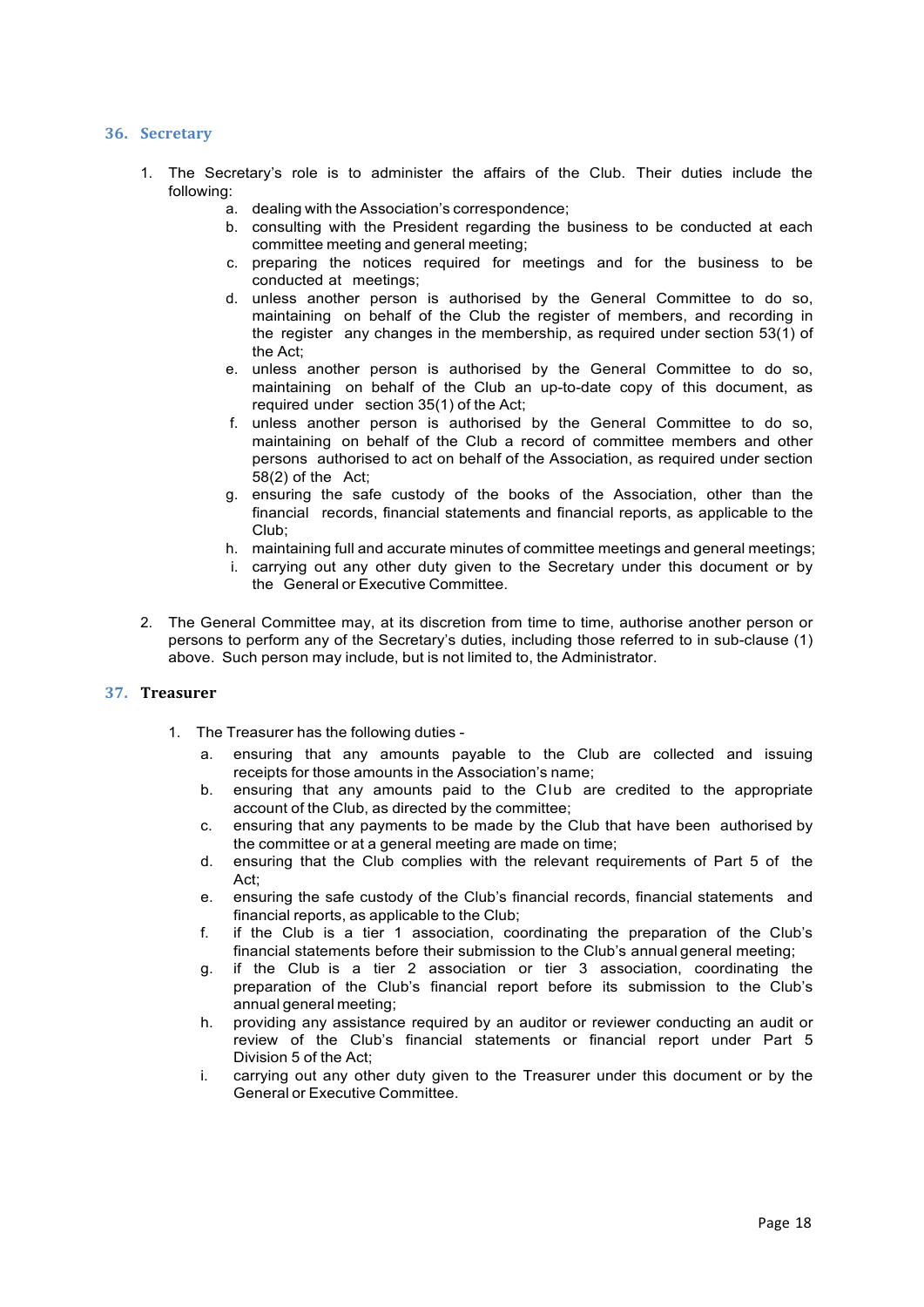#### **38. Registrar**

- 1. The Registrar has the following duties
	- a. shall attend all meetings
	- b. have charge of the Register of Members, and shall attend to all matters appertaining thereto
	- c. have charge of all player registrations and transfers in accordance with the requirements of NRLWA

# **Division 2 — Committees**

# **39. General Committee**

- 1. The General Committee shall consist of the office holders of the Association and at least one other ordinary committee members.
- 2. The General Committee has responsibility for the resolution of policy concerned with the control and direction within the Club, and is to hold such general meetings as the Executive Committee decides but not less than twice each year.
- 3. Subject to the Act, this document, the by-laws (if any) and any resolution passed at a general meeting, the General Committee has power to do all things necessary or convenient to be done for the proper management of the affairs of the Association.
- 4. Without limiting the generality of the above, the General Committee may:
	- a. purchase, transfer, sell, assign, mortgage, lease, hire or exchange land, equipment, plant, furniture, furnishings or any other property whatever and in any manner authorised by law, to impose, levy and collect subscriptions, fees and other charges upon or from its members;
	- b. acquire and hold any estate or interest in any property whatsoever;
	- c. raise money and acquire such assets necessary to carry out the above and to obtain such permits as may be necessary for that purpose;
	- d. invest and deal with monies of the Association not immediately required in such securities as may be determined by the General Committee from time to time;
	- e. utilise the services of any person or create any sub-committees considered necessary for the efficient conduct of the affairs of the Association;
	- f. enter into and make arrangements for the employment of persons on such terms as it deems proper;
	- g. make, vary, repeal or rescind by-laws (such by-laws are not to be inconsistent with this document), prescribing any matters necessary or convenient to be prescribed for giving effect to this document and/or any of its objects provided that no such by-laws shall be effective until seven days after a copy thereof has been forwarded by post, or hand delivered to members; and
	- h. do all such lawful acts and things as are incidental or conducive to the carrying out of the above.
- 5. The General Committee must take all reasonable steps to ensure that the Association complies with the Act, this document and the by-laws (if any).
- 6. A person may be a committee member if the person is
	- a. an individual who has reached 18 years of age; and
	- b. an ordinary member.

#### **40. Executive Committee**

- 1. The Executive Committee shall consist of the office holders of the Association.
- Page 19 2. The Executive Committee shall manage the ongoing affairs and business of the Association in its absolute discretion but shall at all times act in accordance with this document and any by-laws made hereunder. In exercising its function, it shall have due regard for the interests of the Association and its efficient management, and shall hold such meetings as it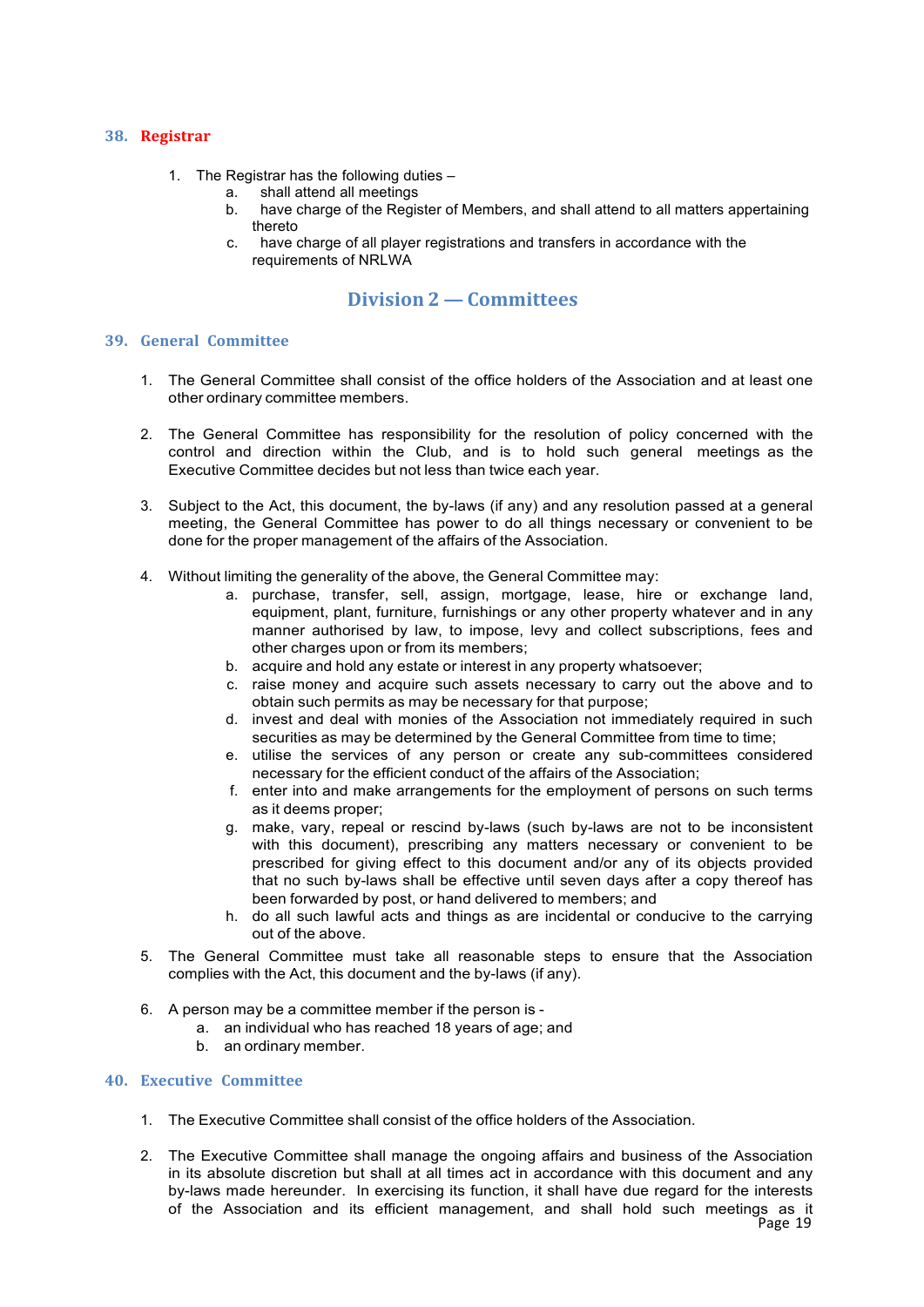determines necessary or desirable.

3. The Executive Committee shall report to each General or Special Meeting in relation to its actions since the last General or Special meeting.

# **Division 3 — Election of committee members and tenure of office**

# **41. How members become General Committee members**

A member becomes a General Committee member if the member —

- (a) is elected to the General Committee at a general meeting; or
- (b) is appointed to the General Committee by the General Committee to fill a casual vacancy under clause 45.

## **42. Nomination of General Committ**e**e members**

- 1. At least 14 days before an annual general meeting, the Secretary, or another person authorised by the General Committee, must send written notice to all the members
	- a. calling for nominations for election to the General Committee; and
	- b. stating the date by which nominations must be received to comply with subclause (2).
- 2. A member who wishes to be considered for election to the General Committee at the annual general meeting must nominate for election by sending written notice of the nomination to the Secretary, or another person authorised by the General Committee, at least 7 days before the annual general meeting.
- 3. A member may nominate for one specified position of office holder of the Club or to be an ordinary committee member.
- 4. The written nomination of candidates for positions of offices of the Club shall include the nominee's endorsement. Nominations shall be made only by financial Ordinary members Class A and be proposed by an Ordinary Member Class A or a Life Member and be seconded by a Life member only.
- 5. A member whose nomination does not comply with this clause is not eligible for election to the General Committee unless the member is nominated under clause 43(2) or 44(2)(b).

# **43. Election of office holders**

- 1. At the annual general meeting, a separate election must be held for each position of office holder of the Club.
- 2. If there is no nomination for a position, the chairperson of the meeting may call for nominations from the ordinary members at the meeting.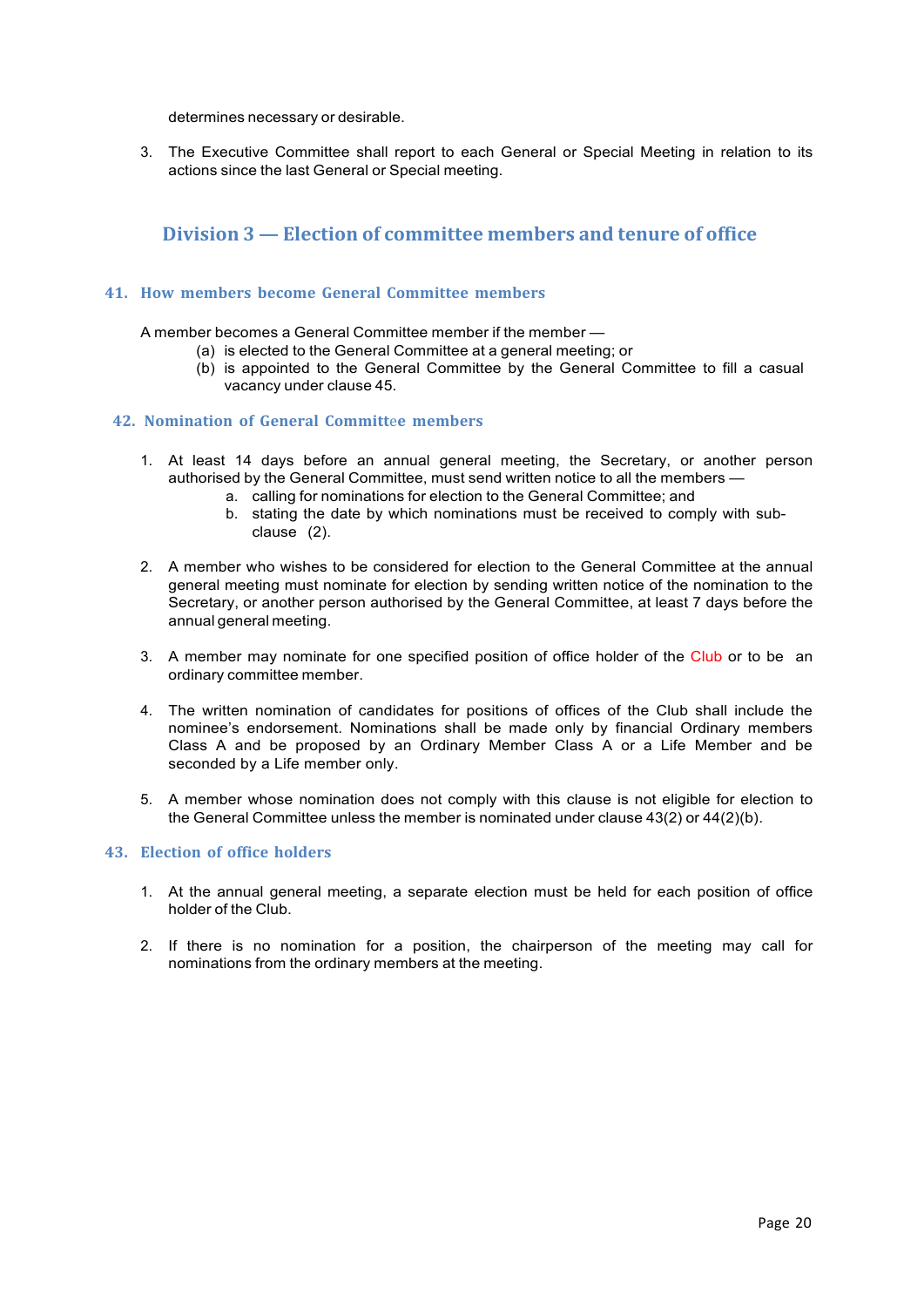- 3. If only one member has nominated for a position, the chairperson of the meeting must declare the Member elected to the position.
- 4. If more than one member has nominated for a position, the ordinary members at the meeting must vote in accordance with procedures that have been determined by the General Committee to decide who is to be elected to the position.
- 5. Each ordinary member present at the meeting may vote for one member who has nominated for the position.
- 6. A member who has nominated for the position may vote for himself or herself.
- 7. On the member's election, the new chairperson of the Club may take over as the chairperson of the meeting.

#### **44. Election of ordinary committee members**

- 1. At the annual general meeting, the Club must decide by resolution the number of ordinary committee members (if any) to hold office for the next year.
- 2. If the number of members nominating for the position of ordinary committee member is not greater than the number to be elected, the chairperson of the meeting
	- a. must declare each of those members to be elected to the position; and
	- b. may call for further nominations from the ordinary members at the meeting to fill any positions remaining unfilled after the elections under sub-clause (a).
- $3.$  If —
- a. the number of members nominating for the position of ordinary committee member is greater than the number to be elected; or
- b. the number of members nominating under sub-clause  $(2)(b)$  is greater than the number of positions remaining unfilled,

the ordinary members at the meeting must vote in accordance with procedures that have been determined by the General Committee to decide the members who are to be elected to the position of ordinary committee member.

4. A member who has nominated for the position of ordinary committee member may vote in accordance with that nomination.

#### **45. Term of office**

- 1. All Committee members (with the exception of the player's representative) shall be elected annually at the AGM. All offices will be declared vacant by the Chairman at the AGM and the officers for the ensuing year shall be thereupon elected to take office at the conclusion of the AGM at which elected.
- 2. The player's representative shall be approved by the playing members prior too the first match of that season. A committee member other than an executive of the Club elected at the AGM may be eligible to serve as player's representative.

#### **46. Resignation and removal from office**

- 1. A committee member may resign from the committee by written notice given to the Secretary or another person authorised by the committee.
- 2. The resignation takes effect
	- a. when the notice is received by the authorised person; or
	- b. if a later time is stated in the notice, at the later time.
- 3. At a general meeting, the Association may by resolution
	- a. remove a committee member from office; and
	- b. elect a member who is eligible under clause 39(6) to fill the vacant position.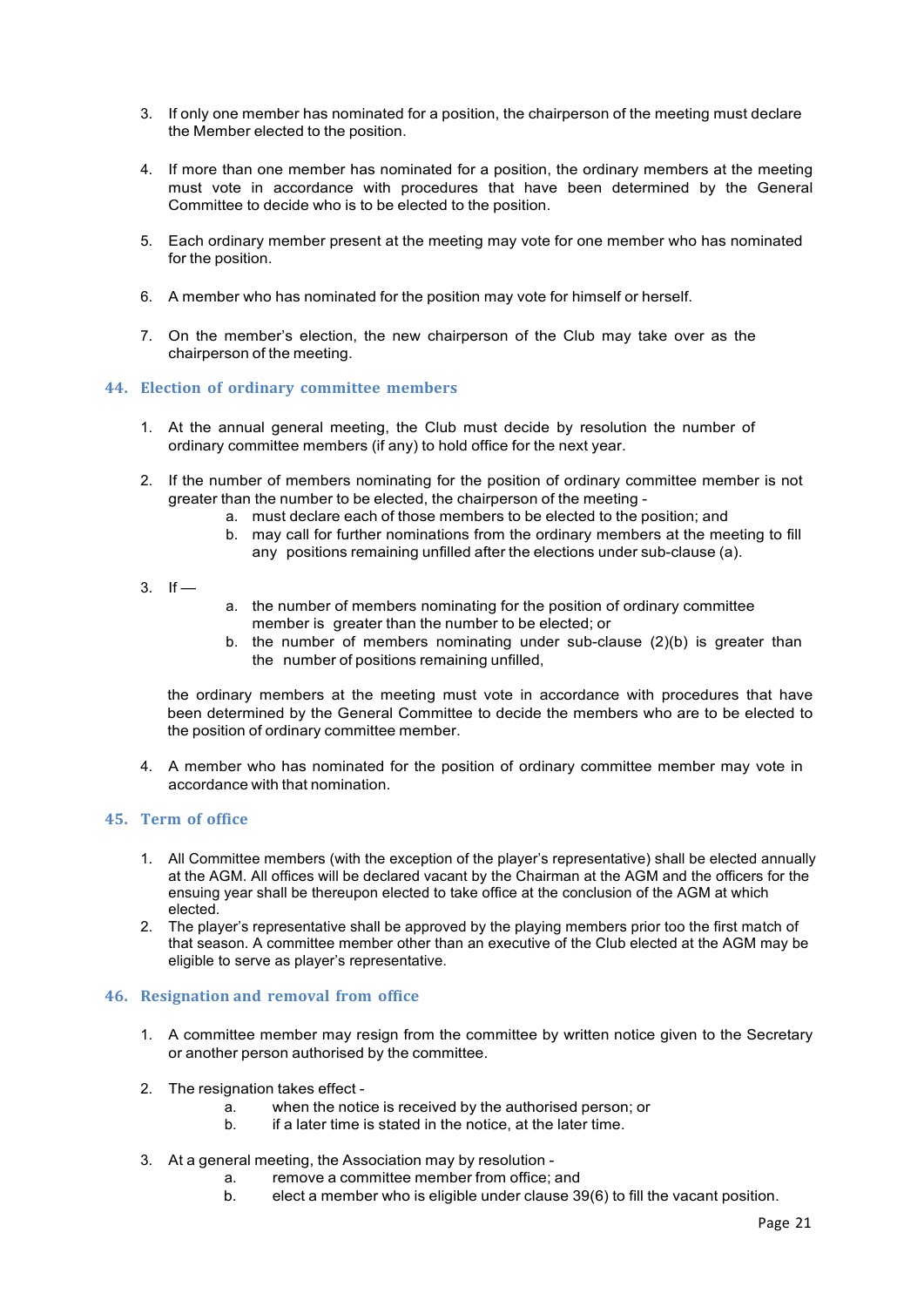- 4. A committee member who is the subject of a proposed resolution under sub-clause (3)(a) may make written representations (of a reasonable length) to the chairperson and may ask that the representations be provided to the members.
- 5. The chairperson may give a copy of the representations to each member or, if they are not so given, the committee member may require them to be read out at the general meeting at which the resolution is to be considered.

#### **47. When membership of committee ceases**

A person ceases to be a committee member if the person -

- (a) dies or otherwise ceases to be a member; or
- (b) resigns from the committee or is removed from office under clause 43; or
- (c) becomes ineligible to accept an appointment or act as a committee member under section 39 of the Act;
- (d) becomes permanently unable to act as a committee member because of a mental or physical disability; or
- (e) fails to attend 3 consecutive Committee meetings, of which the person has been given notice, without having notified the Committee that the person will be unable to attend.

#### **48. Filling casual vacancies**

- 1. The committee may appoint a member who is eligible under clause 36(6) to fill a position on the committee that
	- a. has become vacant under clause 44; or
	- b. was not filled by election at the most recent annual general meeting or under clause 46(3)(b).
- 2. If the position of Secretary becomes vacant, the committee must appoint a member who is eligible under clause 39(6) to fill the position within 14 days after the vacancy arises.
- 3. Subject to the requirements for a quorum, the committee may continue to act despite any vacancy in its membership.
- 4. If there are fewer committee members than required for a quorum, the committee may act only for the purpose of
	- a. appointing committee members under this clause; or
	- b. convening a general meeting.

#### **49. Validity of acts**

The acts of a committee or subcommittee, or of a committee member or member of a subcommittee, are valid despite any defect that may afterwards be discovered in the election, appointment or qualification of a committee member or member of a subcommittee.

#### **50. Payments to committee members**

1. In this clause -

*committee member* includes a member of a subcommittee; *committee meeting* includes a meeting of a subcommittee.

2. A committee member is entitled to be paid out of the funds of the Association only if the General Committee allowing the payment passes a resolution.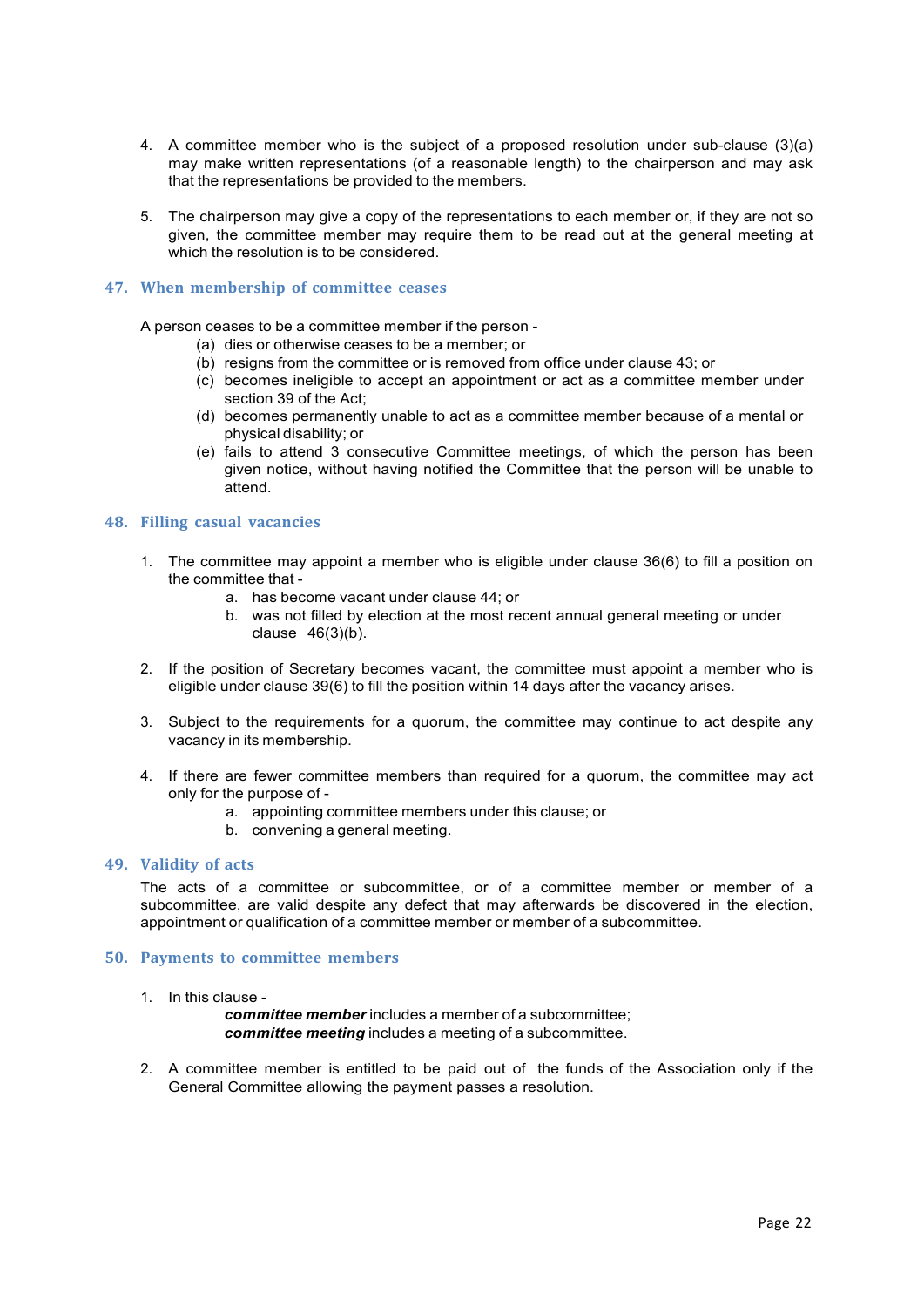# **Division 4 — Committee meetings**

#### **51. Meetings of the General Committee**

- 1. The General Committee shall meet on the dates and at the times and places determined by the General Committee.
- 2. Notice of the date, place and time for meetings of the General Committee shall be given by the Secretary, or another person authorised by the General Committee, to each member of the General Committee at least 7 days prior to the meeting. The notice shall also specify the matters to be addressed at the meeting.

## **52. Meetings of the Executive Committee**

- 1. The Executive Committee shall meet on the dates and at the times and places determined by the President or as requested by a majority of office holders.
- 2. Reasonable notice of the date, place and time for a meeting of the Executive Committee shall be given by the person calling the meeting, or another person authorised by the Executive Committee. The notice shall also specify the matters to be addressed at the meeting.

#### **53. Procedure and order of business at committee meetings**

- 1. The President or, in the President's absence, a Vice President must preside as chairperson of each committee meeting.
- 2. If the President and Vice President(s) are absent or are unwilling to act as chairperson of a meeting, the committee members at the meeting must choose one of them to act as chairperson of the meeting.
- 3. The procedure to be followed at a committee meeting must be determined from time to time by the committee.
- 4. The order of business at a committee meeting may be determined by the committee members at the meeting.
- 5. Business that has not been described in the relevant notice may be conducted at the meeting if the committee members at the meeting unanimously agree to deal with that business.
- 6. A member or other person who is not a committee member may attend a committee meeting if invited to do so by the committee.
- 7. A person invited under sub-clause (6) to attend a committee meeting
	- a. has no right to any agenda, minutes or other document circulated at the meeting; and
	- b. must not comment about any matter discussed at the meeting unless invited by the committee to do so; and
	- c. cannot vote on any matter that is to be decided at the meeting.

## **54. Use of technology at committee meetings**

1. The presence of a committee member at a committee meeting need not be by attendance in person but may be by that committee member and each other committee member at the meeting being simultaneously in contact by telephone or other means of instantaneous communication.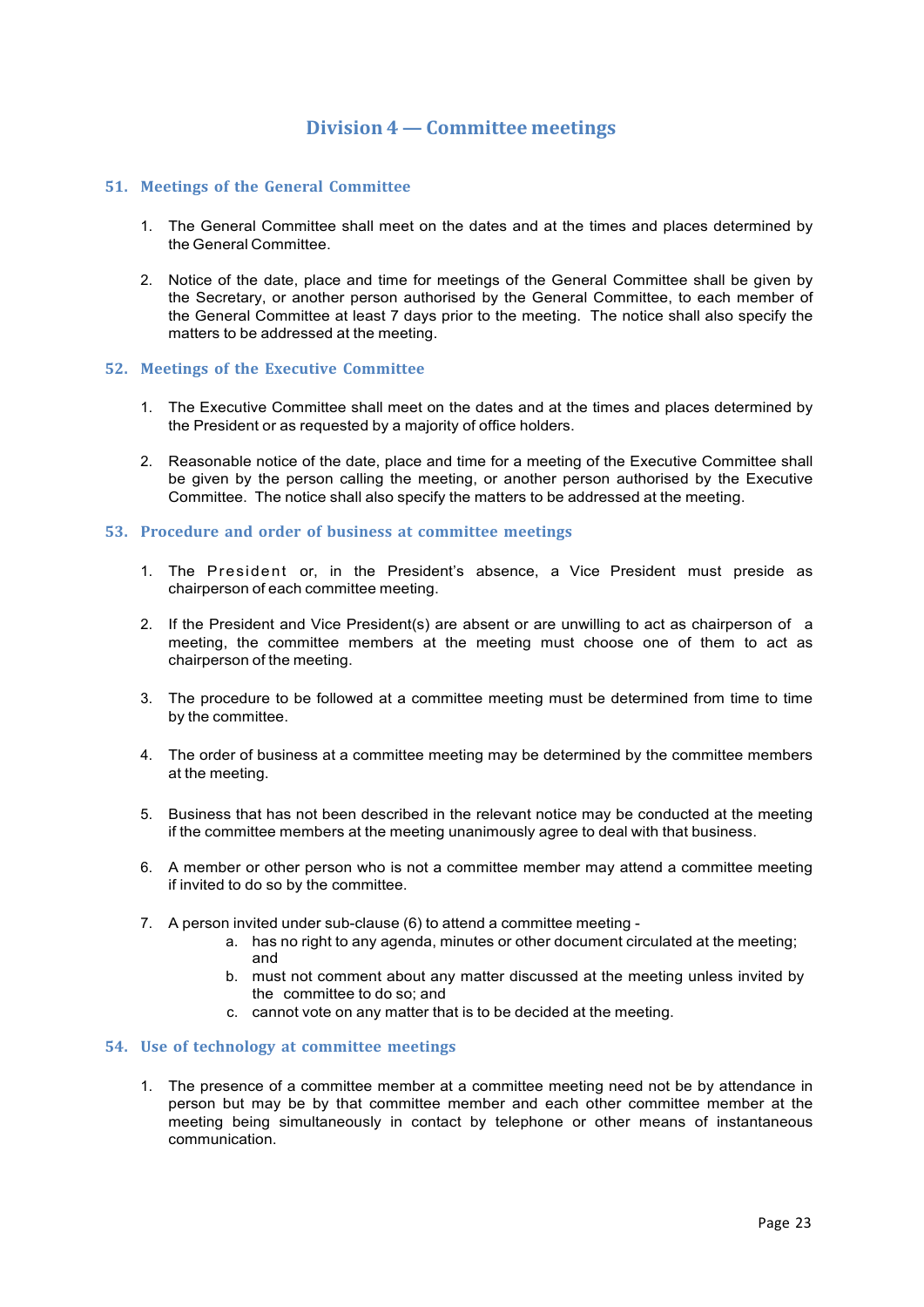2. A member who participates in a committee meeting as allowed under sub-clause (1) is taken to be present at the meeting and, if the member votes at the meeting, the member is taken to have voted in person.

## **55. Quorum for committee meetings**

- 1. Subject to clause 48(4), no business is to be conducted at a committee meeting unless a quorum is present.
- 2. Quorum for committee meetings shall be:
	- a. For General Committee meetings, at least 50% of the General Committee members by number, including at least 50% of office holders.
	- b. For Executive Committee meetings, at least 75% of the office holders.
	- c. For subcommittee meetings, at least 50% of the appointed members by number, including at least one member of the executive committee.
- 3. If a quorum is not present within 30 minutes after the notified commencement time of a committee meeting, the meeting is adjourned to the same time, day and place in the following week.
- $4.$  Quorums
	- a. The quorum for a general meeting shall be 50% of office holders and 15 ordinary financial members
	- b. The quorum for a special general meeting shall be 75% of office holders and 15 ordinary financial members
- 5. If -
- a. a quorum is not present within 30 minutes after the commencement time of a further committee meeting held under sub-clause (3); and
- b. at least 2 committee members are present at that further meeting, those members present are taken to constitute a quorum.

# **56. Voting at committee meetings**

- 1. Each committee member present at a committee meeting has one vote on any question arising at the meeting.
- 2. A motion is carried if a majority of the committee members present at the committee meeting vote in favor of the motion.
- 3. If the votes are divided equally on a question, the chairperson of the meeting has a second or casting vote.
- 4. A vote may take place by the committee members present indicating their agreement or disagreement or by a show of hands, unless the committee decides that a secret ballot is needed to determine a particular question.
- 5. If a secret ballot is needed, the chairperson of the meeting must decide how the ballot is to be conducted.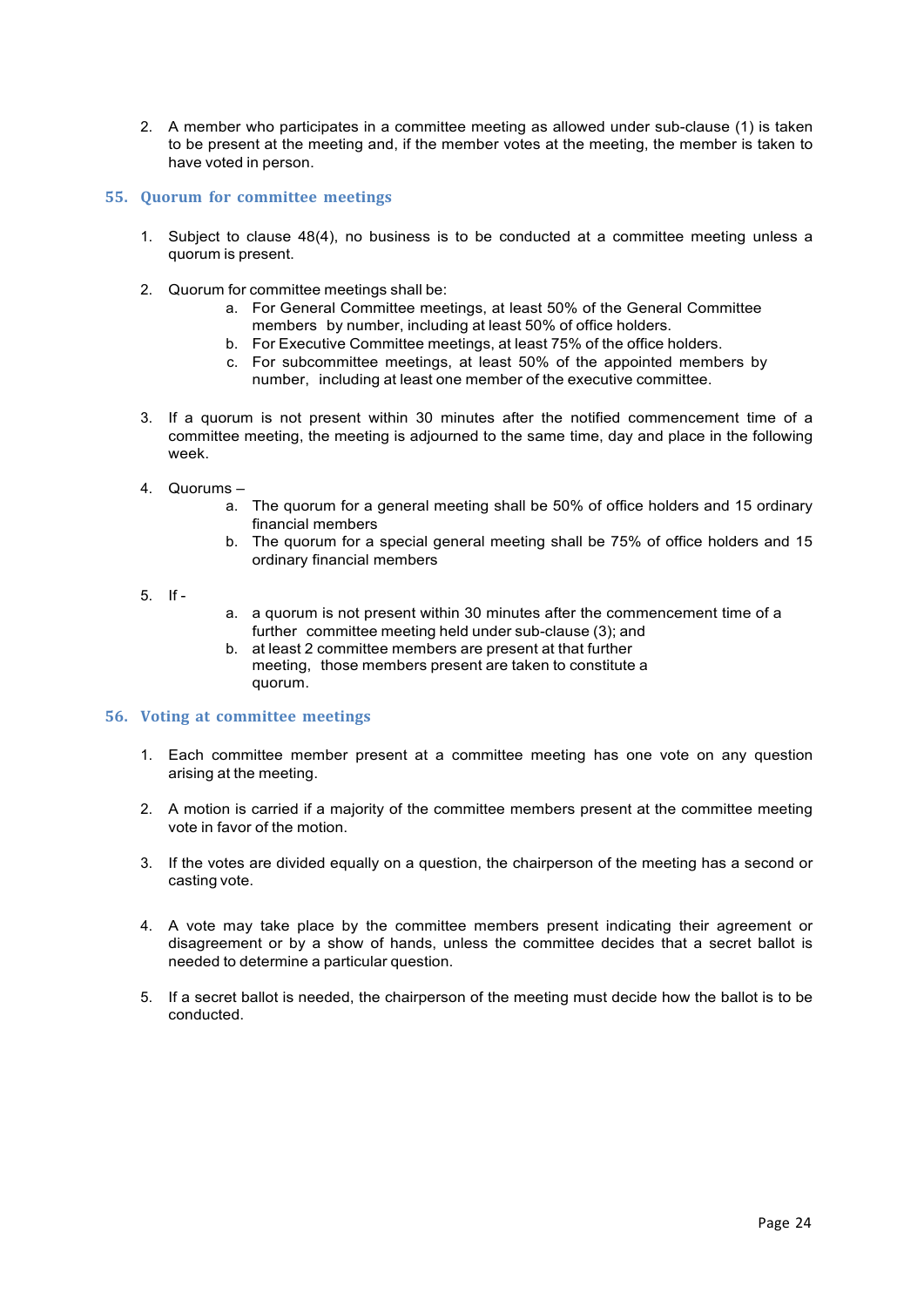# **57. Minutes of committee meetings**

- 1. The committee must ensure that minutes are taken and kept of each committee meeting.
- 2. The minutes must record the following
	- a. the names of the committee members present at the meeting;
	- b. the name of any person attending the meeting under clause 50(6);
		- c. the business considered at the meeting;
		- d. any motion on which a vote is taken at the meeting and the result of the vote.
- 3. The minutes of a committee meeting must be entered in the Association's minute book within 30 days after the meeting is held.
- 4. The chairperson must ensure that the minutes of a committee meeting are reviewed and signed as correct by
	- a. the chairperson of the meeting; or
	- b. the chairperson of the next committee meeting.
- 5. When the minutes of a committee meeting have been signed as correct they are, until the contrary is proved, evidence that
	- a. the meeting to which the minutes relate was duly convened and held; and
	- b. the matters recorded as having taken place at the meeting took place as recorded; and
	- c. any appointment purportedly made at the meeting was validly made.

# **Division 5 — Subcommittees and subsidiary offices**

# **58. Subcommittees and subs**i**diary offices**

- 1. To help the committee in the conduct of the Association's business, the committee may, in writing, do either or both of the following
	- a. appoint one or more subcommittees;
	- b. create one or more subsidiary offices and appoint people to those offices.
- 2. A subcommittee may consist of the number of people, whether or not members, that the committee considers appropriate. Each subcommittee must include at least one member of the Executive Committee.
- 3. A person may be appointed to a subsidiary office whether or not the person is a member.
- 4. Subject to any directions given by the committee
	- a. a subcommittee may meet and conduct business as it considers appropriate; and
	- b. the holder of a subsidiary office may carry out the functions given to the holder as the holder considers appropriate.
- **59. Delegation to subcommittees and holders of subsidiary offices**
	- 1. In this clause -

*non-delegable duty* means a duty imposed on the committee by the Act or another written law.

- 2. The committee may, in writing, delegate to a subcommittee or the holder of a subsidiary office the exercise of any power or the performance of any duty of the committee other than
	- a. the power to delegate; and
	- b. a non-delegable duty.
- Page 25 3. A power or duty, the exercise or performance of which has been delegated to a subcommittee or the holder of a subsidiary office under this clause, may be exercised or performed by the subcommittee or holder in accordance with the terms of the delegation.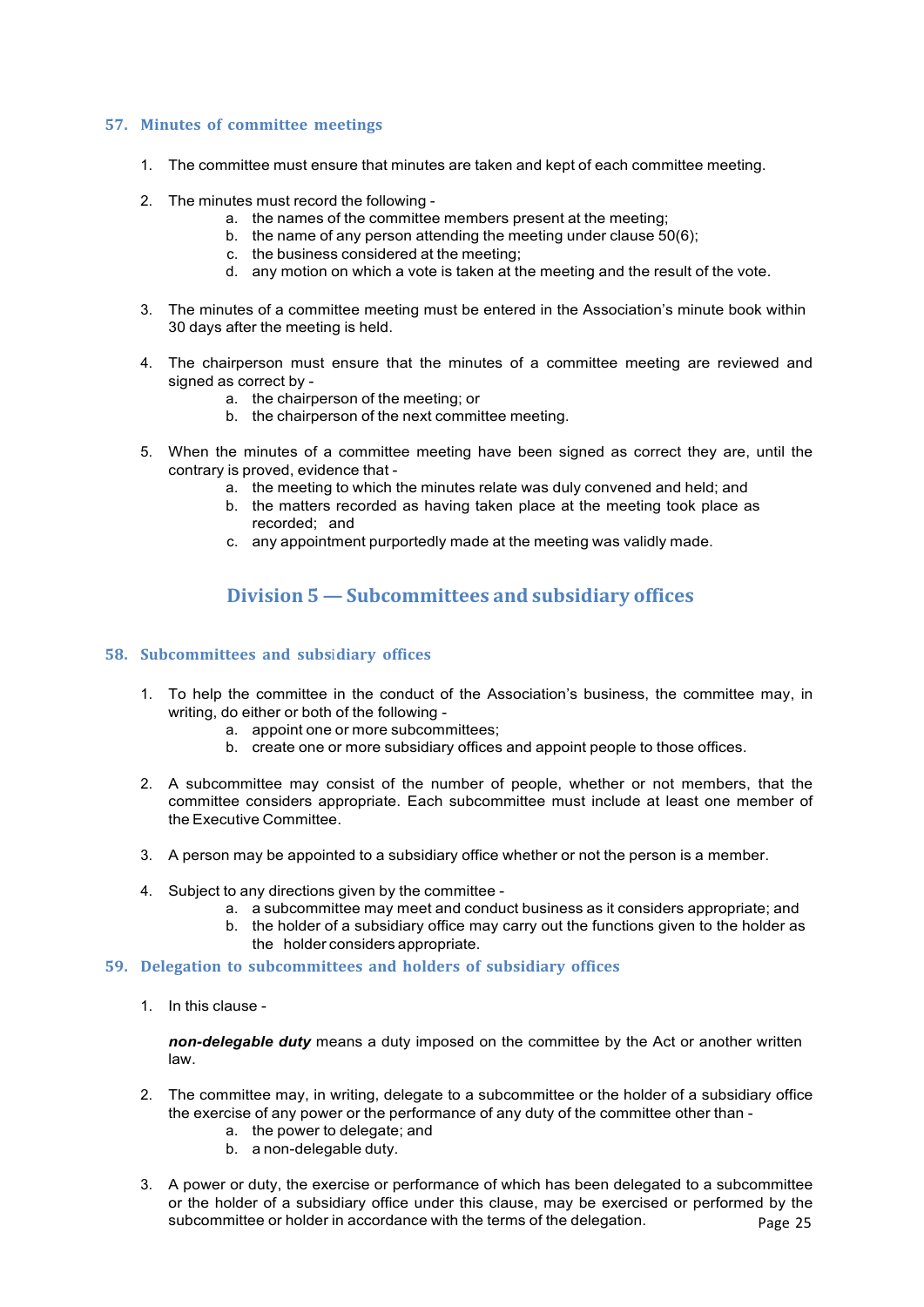- 4. The delegation may be made subject to any conditions, qualifications, limitations or exceptions that the committee specifies in the document by which the delegation is made.
- 5. The delegation does not prevent the committee from exercising or performing at any time the power or duty delegated.
- 6. Any act or thing done by a subcommittee or by the holder of a subsidiary office, under the delegation has the same force and effect as if it had been done by the committee.
- 7. The committee may, in writing, amend or revoke the delegation.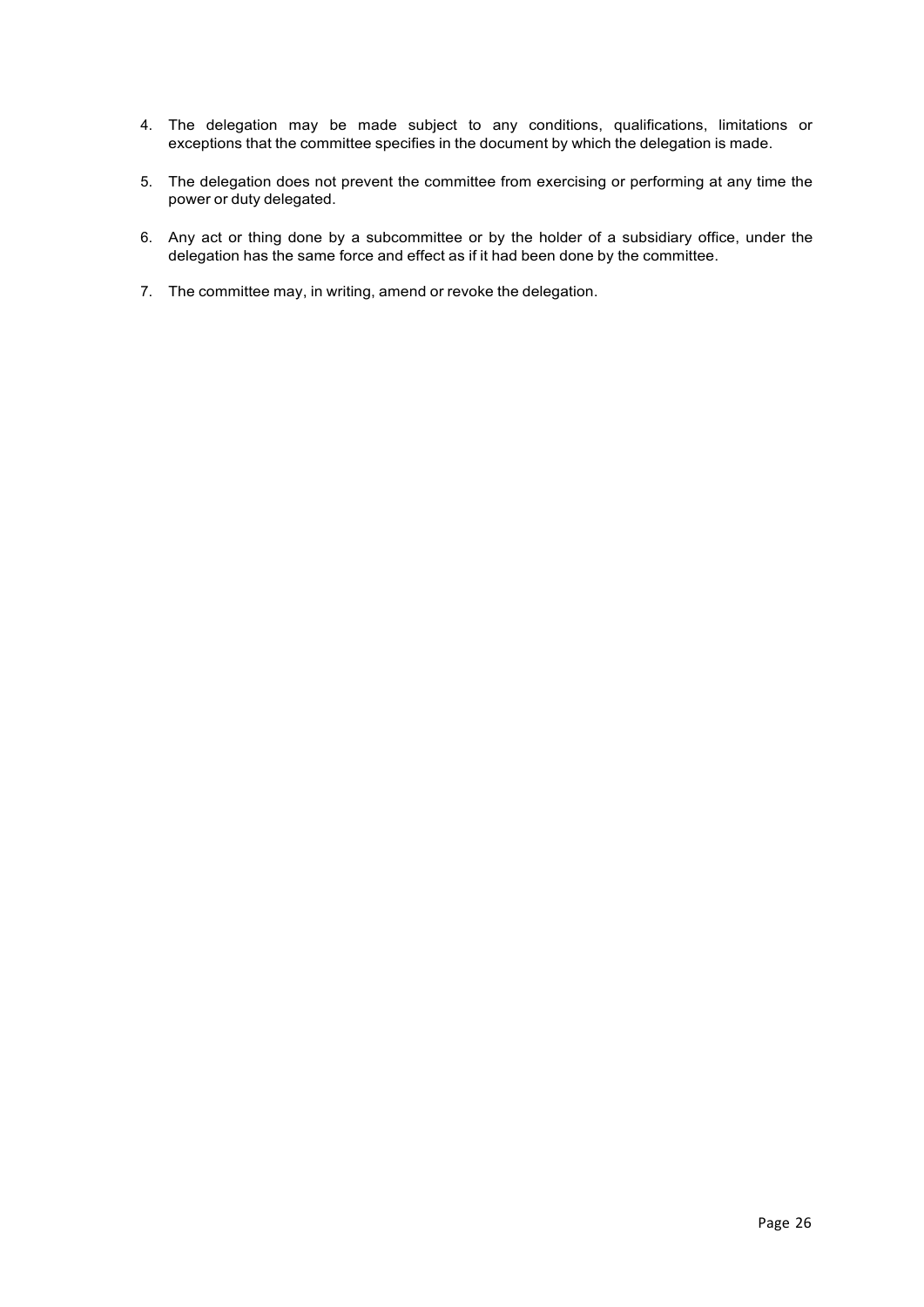# **PART 6 — GENERAL MEETINGS OF ASSOCIATION**

#### **60. Annual general meeting**

- 1. The General Committee must determine the date, time and place of the annual general meeting, and in any event no more than 60 days after the Financial year end
- 2. If it is proposed to hold the annual general meeting more than 60 days after the end of the Association's financial year, the Secretary, or another person authorized by the General Committee, must apply to the Commissioner for permission under section 50(3)(b) of the Act within 45 days after the end of the financial year.
- 3. The ordinary business of the annual general meeting is as follows
	- a. receive apologies;
	- b. registration of members;
	- c. receive visitors
	- d. confirm the minutes of the previous annual general meeting and of any special general meeting held since then if the minutes of that meeting have not yet been confirmed;
		- Business arising from the minutes
	- e. receive and consider
		- (i) the General Committee's annual report on the Club's activities during the preceding financial year
	- f. receive and consider
		- (i) if the Club is a tier 1 association, the financial statements of the Club for the preceding financial year presented under Part 5 of the Act; and
		- (ii) if the Club is a tier 2 association or a tier 3 association, the financial report of the Club for the preceding financial year presented under Part 5 of the Act;
		- (iii) if required to be presented for consideration under Part 5 of the Act, a copy of the report of the review or auditor's report on the financial statements or financial report:
	- g. receive any motions for amendment to this Constitution;
	- h. receive any notices of motion;
	- i. election of life members;
	- j. election of the office holders of the Association and other committee members;
	- k. if applicable, to appoint or remove a reviewer or auditor of the Association in accordance with the Act;
	- l. approval of Affiliated clubs and Organisations
		- a) annual renewal of existing approvals
		- b) any new approvals
	- m. Any other business of which notice has been given in accordance with this document may be conducted at the annual general meeting.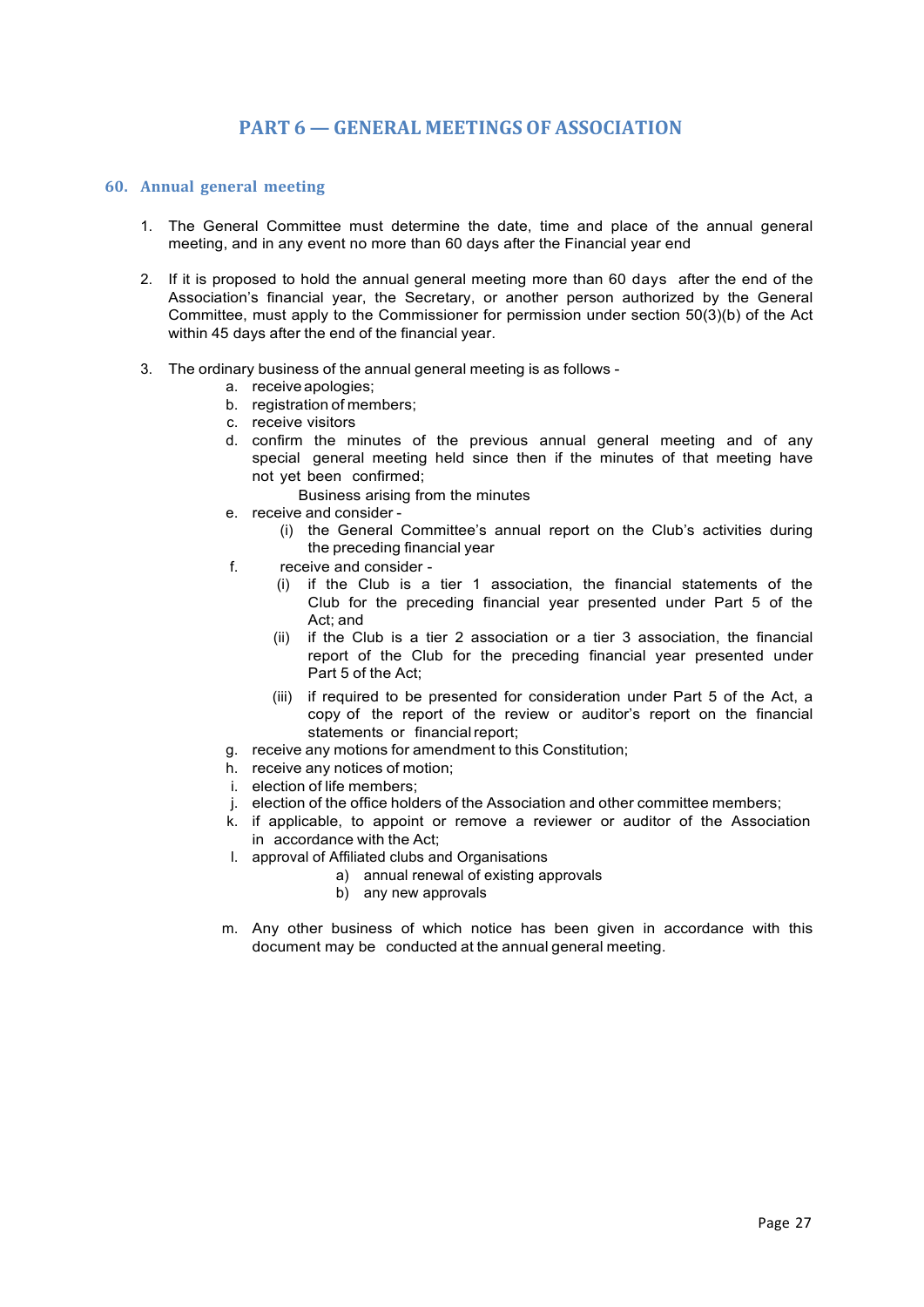## **61. Special general meetings**

- 1. The General Committee may convene a special general meeting in accordance with this clause 61.
- 2. The General Committee must convene a special general meeting if at least 20% of ordinary members or 50% of (living) Life Members require a special general meeting to be convened.
- 3. The members requiring a special general meeting to be convened must
	- a. make the requirement by written notice given to the Secretary, or another person authorised by the General Committee; and
	- b. state in the notice the business to be considered at the meeting; and
	- c. each sign the notice.
- 4. The special general meeting must be convened within 28 days after notice is given under sub-clause (3)(a).
- 5. If the committee does not convene a special general meeting within that 28-day period, the members making the requirement (or any of them) may convene the special general meeting.
- 6. A special general meeting convened by members under sub-clause (5)
	- a. must be held within 3 months after the date the original requirement was made; and
		- b. may only consider the business stated in the notice by which the requirement was made.
- 7. The special general meeting shall deal with the matters referred to in the written notice referred to in sub-clause (3) above.

#### **62. Notices of motion**

- 1. All notices of motion shall be given in writing to the Secretary, or another person authorised by the General Committee, together with the names of the proposer and seconder. Both the proposer and seconder must be members at the time of giving the notice.
- 2. Notices of motion must be served on the Secretary, or another person authorised by the General Committee, not less than 28 days before a general meeting.

## **63. Notice of General Meeting**

- 1. The Secretary (or another person authorised by the General Committee) or, in the case of a special general meeting convened under clause 61(5), the members convening the meeting, must give to each member
	- a. at least 21 days' notice of a general meeting if a special resolution is to be proposed at the meeting; or
	- b. at least 14 days' notice of a general meeting in any other case.
- 2. The notice must
	- a. specify the date, time and place of the meeting; and
	- b. indicate the general nature of each item of business to be considered at the meeting; and
	- c. if the meeting is the annual general meeting, include the names of the members who have nominated for election to the General Committee; and
	- d. if a special resolution is proposed
		- (i) set out the wording of the proposed resolution as required by section 51(4) of the Act; and
		- (ii) state that the resolution is intended to be proposed as a special resolution; and
		- (iii) comply with clause 64(7).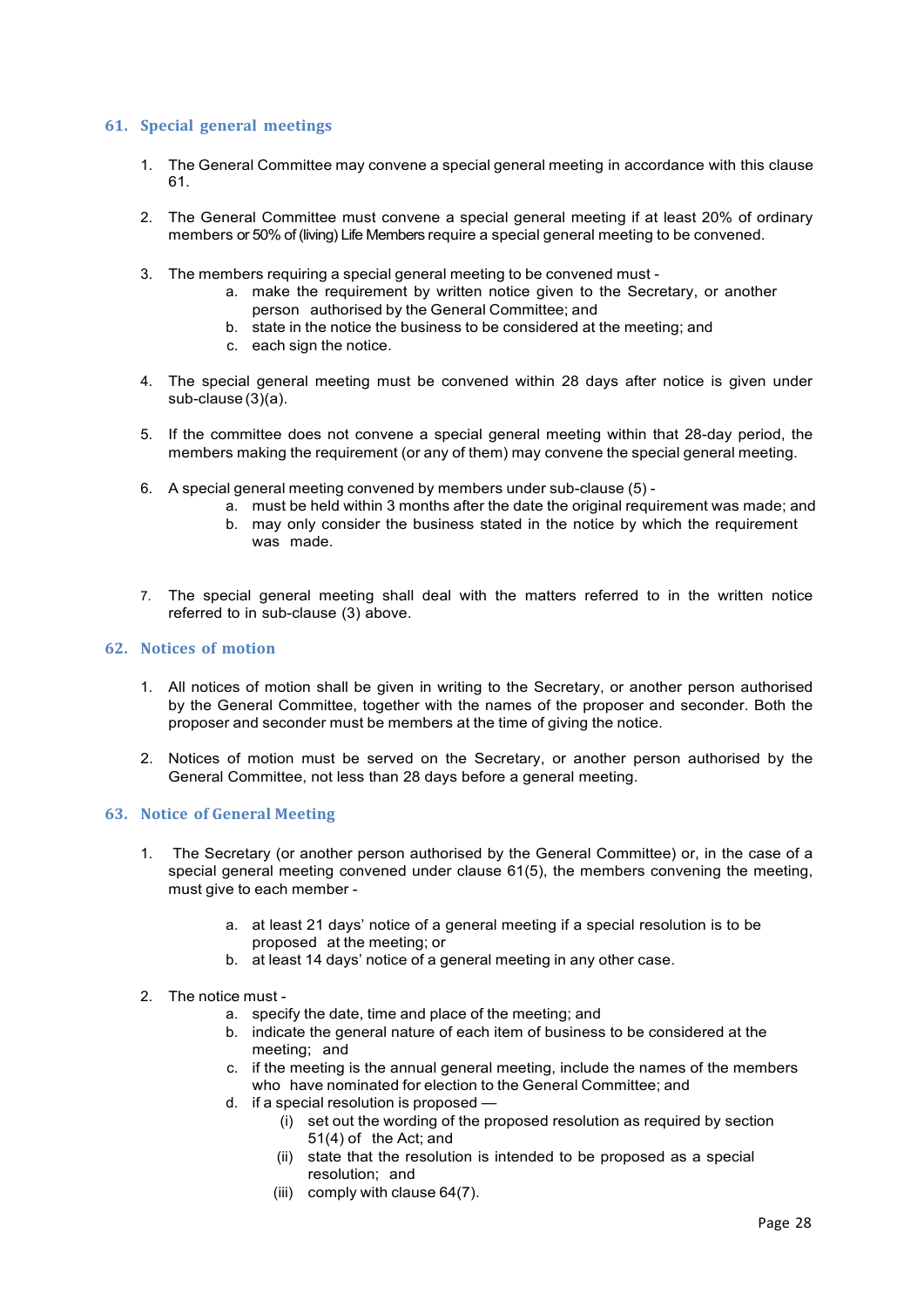#### **64. Proxies**

- 1. Subject to sub-clause (2), an ordinary member may appoint an individual who is an ordinary member as his or her proxy to vote and speak on his or her behalf at a general meeting.
- 2. An ordinary member may be appointed the proxy for not more than 5 other members.
- 3. The appointment of a proxy must be in writing and signed by the member making the appointment.
- 4. The member appointing the proxy may give specific directions as to how the proxy is to vote on his or her behalf.
- 5. If no instructions are given to the proxy, the proxy may vote on behalf of the member in any matter as the proxy sees fit.
- 6. Notice of a general meeting given to an ordinary member under clause 61 must
	- a. state that the member may appoint an individual who is an ordinary member as a proxy for the meeting; and
	- b. include a copy of any form that the committee has approved for the appointment of a proxy.
- 7. A form appointing a proxy must be given to the Secretary, or another person authorised by the General Committee, before the commencement of the general meeting for which the proxy is appointed.
- 8. A form appointing a proxy sent by post or electronically is of no effect unless it is received by the Association not later than 24 hours before the commencement of the meeting.

#### **65. Use of technology to be present at general meetings**

- 1. The presence of a member at a general meeting need not be by attendance in person but may be by that member and each other member at the meeting being simultaneously in contact by telephone or other means of instantaneous communication.
- 2. A member who participates in a general meeting as allowed under sub-clause (1) is taken to be present at the meeting and, if the member votes at the meeting, the member is taken to have voted in person.

#### **66. Presiding member and quorum for general meetings**

- 1. The President or, in the President's absence, a Vice President must preside as chairperson of each general meeting.
- 2. If the President and Vice President(s) are absent or are unwilling to act as chairperson of a general meeting, the committee members at the meeting must choose one of them to act as chairperson of the meeting.
- 3. No business is to be conducted at a general meeting unless a quorum is present.
- 4. If a quorum is not present within 30 minutes after the notified commencement time of a general meeting
	- a. in the case of a special general meeting the meeting lapses; or
	- b. in the case of the annual general meeting the meeting is adjourned to
		- (i) the same time and day in the following week; and
		- (ii) the same place, unless the chairperson specifies another place at the time of the adjournment or written notice of another place is given to the members before the day to which the meeting is adjourned.
	- c. If a quorum is not present within 30 minutes after the commencement time of an annual general meeting held under sub-clause (4)(b); and at least 2 ordinary members are present at the meeting, those members present are taken to constitute a quorum.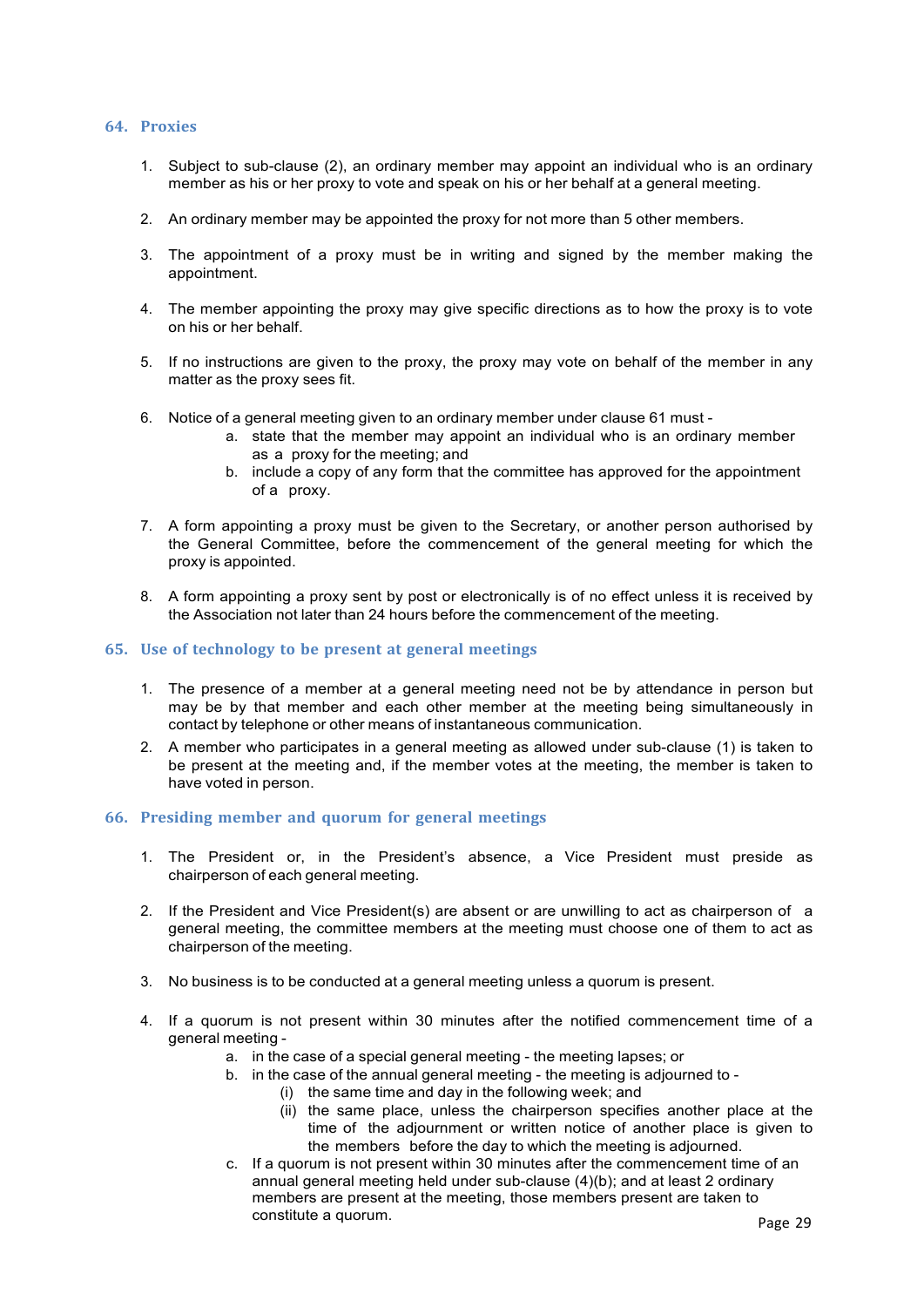# **67. Adjournment of general meeting**

- 1. The chairperson of a general meeting at which a quorum is present may, with the consent of a majority of the ordinary members present at the meeting, adjourn the meeting to another time at the same place or at another place.
- 2. Without limiting sub-clause (1), a meeting may be adjourned
	- a. if there is insufficient time to deal with the business at hand; or
	- b. to give the members more time to consider an item of business.
- 3. No business may be conducted on the resumption of an adjourned meeting other than the business that remained unfinished when the meeting was adjourned.
- 4. Notice of the adjournment of a meeting under this clause is not required unless the meeting is adjourned for 14 days or more, in which case notice of the meeting must be given in accordance with clause 63.

# **68. Voting at general meeting**

- 1. On any question arising at a general meeting
	- a. subject to sub-clause (6), each ordinary member has one vote; and
	- b. ordinary members may vote personally or by proxy.
- 2. Except in the case of a special resolution, a motion is carried if a majority of the ordinary members present at a general meeting vote in favour of the motion.
- 3. If votes are divided equally on a question, the chairperson of the meeting has a second or casting vote.
- 4. If the question is whether or not to confirm the minutes of a previous general meeting, only members who were present at that meeting may vote.
- 5. For a person to be eligible to vote at a general meeting as an ordinary member, or on behalf of an ordinary member that is a body corporate under sub-clause (2), the ordinary member
	- a. must have been an ordinary member at the time notice of the meeting was given under clause 63; and
	- b. must have paid any fee or other money payable to the Association by the member.

#### **69. When special resolutions are required**

- 1. A special resolution is required if it is proposed at a general meeting
	- a. to affiliate the Club with another body;
		- b. to alter the Club's constitution, including changing the name of the Club;
	- c. to revoke a life membership other than in accordance with clause 11;
	- d. to be wound up, voluntarily or involuntarily;
	- e. to cancel incorporation; or
	- f. to request the Commissioner to apply to the State Administrative Tribunal under section 109 of the Act for the appointment of a statutory manager.
- 2. Sub-clause (1) does not limit the matters in relation to which a special resolution may be proposed.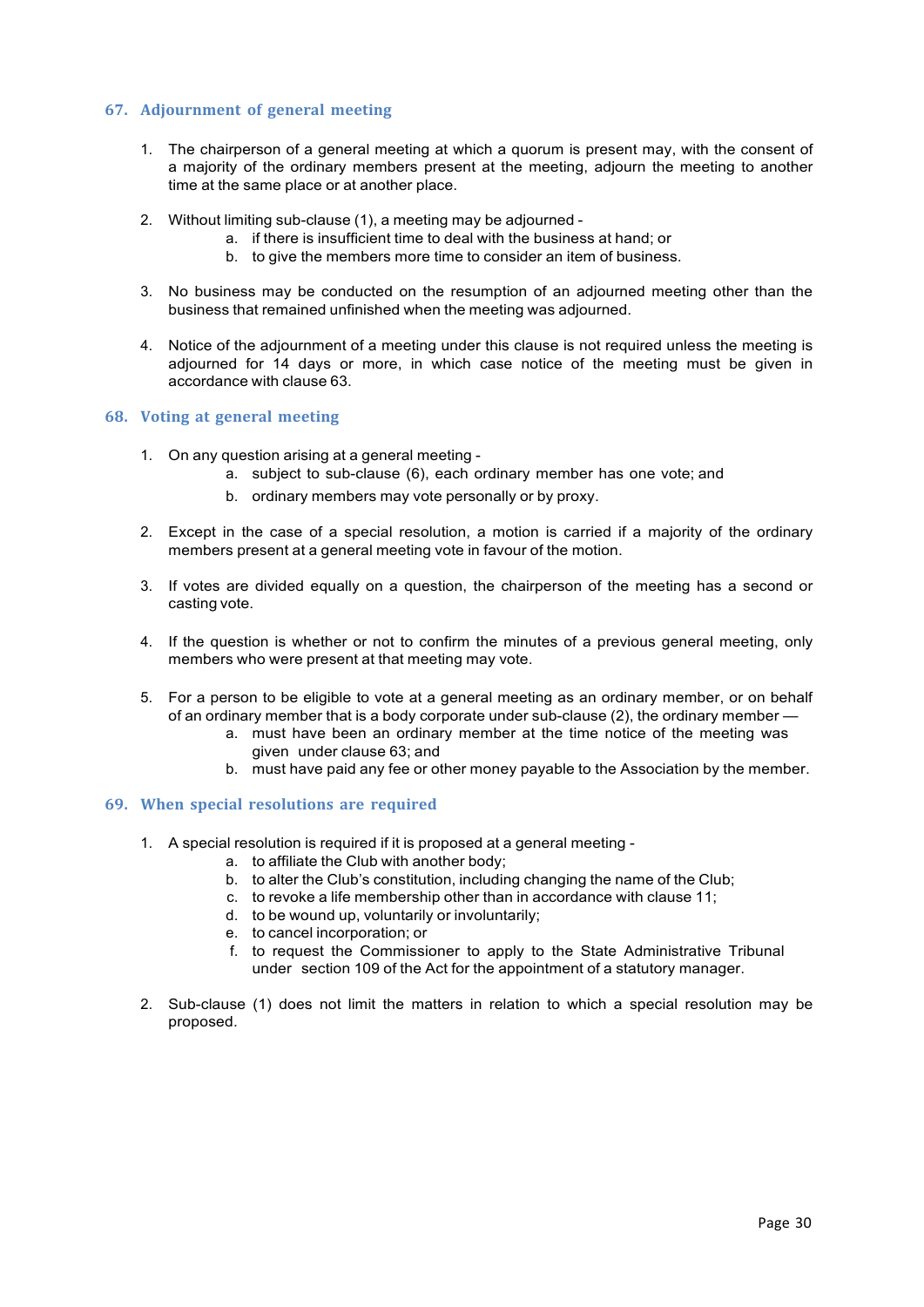# **70. Determining whether resolution carried**

1. In this clause -

*poll* means the process of voting in relation to a matter that is conducted in writing.

- 2. Subject to sub-clause (4), the chairperson of a general meeting may, on the basis of general agreement or disagreement or by a show of hands, declare that a resolution has been
	- a. carried; or
	- b. carried unanimously; or
	- c. carried by a particular majority; or
	- d. lost.

If the resolution is a special resolution, the declaration under sub-clause (2) must identify the resolution as a special resolution.

- 3. If a poll is demanded on any question by the chairperson of the meeting or by at least 3 other ordinary members present in person or by proxy
	- a. the poll must be taken at the meeting in the manner determined by the chairperson;
	- b. the chairperson must declare the determination of the resolution on the basis of the poll.
- 4. If a poll is demanded on the election of the chairperson or on a question of an adjournment, the poll must be taken immediately.
- 5. If a poll is demanded on any other question, the poll must be taken before the close of the meeting at a time determined by the chairperson.
- 6. A declaration under sub-clause (2) or (4) must be entered in the minutes of the meeting, and the entry is, without proof of the voting in relation to the resolution, evidence of how the resolution was determined.

# **71. Minutes of general meeting**

- 1. The Secretary, or a person authorised by the committee from time to time, must take and keep minutes of each general meeting.
- 2. The minutes must record the business considered at the meeting, any resolution on which a vote is taken and the result of the vote.
- 3. In addition, the minutes of each annual general meeting must record
	- a. the names of the ordinary members attending the meeting; and
	- b. any proxy forms given to the chairperson of the meeting under clause 64(8); and
	- c. the financial statements or financial report presented at the meeting; as referred to in clause 60(3) and
	- d. any report of the review or auditor's report on the financial statements or financial report presented at the meeting, as referred to in clause 60(3).
- 4. The minutes of a general meeting must be entered in the Association's minute book within 30 days after the meeting is held.
- 5. The chairperson must ensure that the minutes of a general meeting are reviewed and signed as correct by
	- a. the chairperson of the meeting; or
	- b. the chairperson of the next general meeting.
- 6. When the minutes of a general meeting have been signed as correct they are, in the absence of evidence to the contrary, taken to be proof that
	- a. the meeting to which the minutes relate was duly convened and held; and
	- b. the matters recorded as having taken place at the meeting took place as recorded; and
	- c. any election or appointment purportedly made at the meeting was validly made.  $31$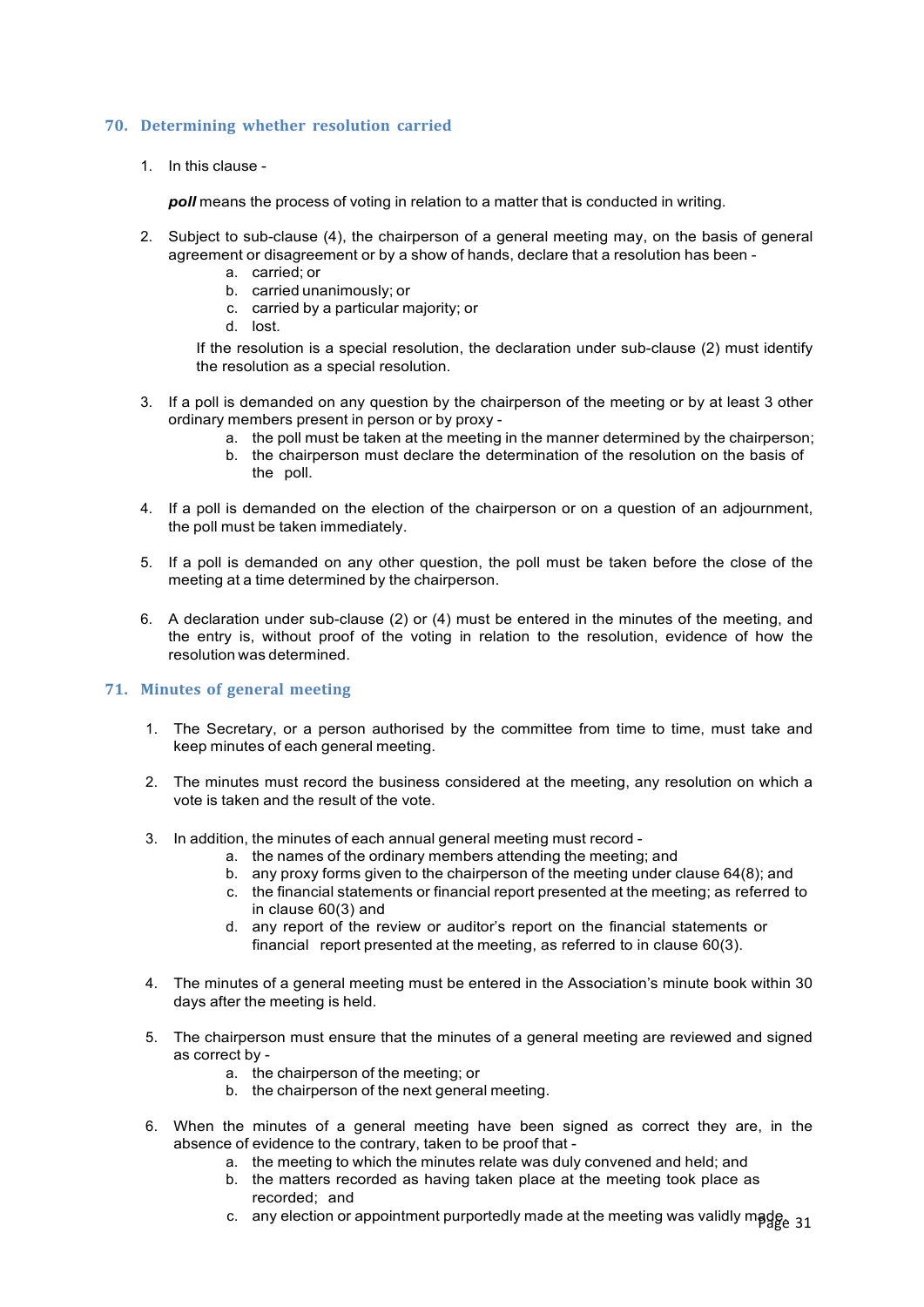# **PART 7 — FINANCIAL MATTERS**

## **72. Source of funds**

The funds of the Club may be derived from licensed premises earnings, entrance fees, annual subscriptions, donations, fund-raising activities, grants, interest and any other sources approved by the committee.

# **73. Control of funds**

- 1. The Club must operate an account(s) in the name of the Club with a financial institution(s) from which all expenditure of the Club is made and into which all funds received by the Club are deposited.
- 2. Subject to any restrictions imposed at a general meeting, the Executive Committee may approve expenditure on behalf of the Club.
- 3. The Executive Committee may authorise the Treasurer to expend funds on behalf of the Club
- 4. All EFT payments and transactions, cheques, drafts, bills of exchange, promissory notes and other negotiable instruments of the Association must be signed by
	- a. 2 Executive Committee members; or
	- b. 1 Executive Committee member and a person authorised by the Executive **Committee**
- 5. All funds of the Club must be deposited into the Club's account as required or within 5 working days of each's months end.

#### **74. Financial statements and financial reports**

- 1. For each financial year, the committee must ensure that the requirements imposed on the Club under Part 5 of the Act relating to the financial statements or financial report of the Club are met.
- 2. Without limiting sub-clause (1), those requirements include
	- a. if the Club is a tier 1 association, the preparation of the financial statements; and
	- b. if the Association is a tier 2 association or tier 3 association, the preparation of the financial report; and
	- c. if required, the review or auditing of the financial statements or financial report, as applicable; and
	- d. the presentation to the annual general meeting of the financial statements or financial report, as applicable; and
	- e. if required, the presentation to the annual general meeting of the copy of the report of the review or auditor's report, as applicable, on the financial statements or financial report.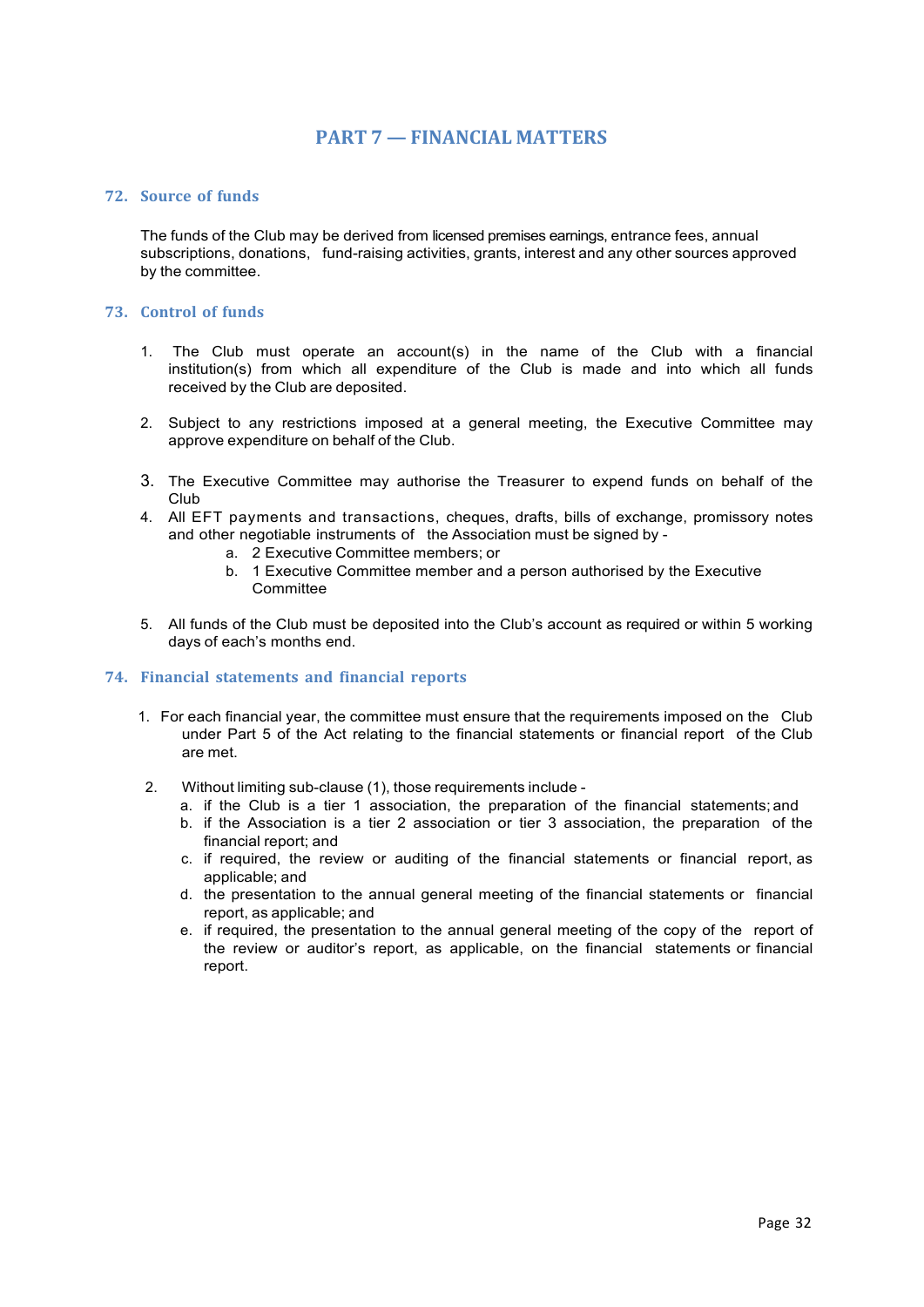# **PART 8 — GENERAL MATTERS**

## **75. By-laws**

- 1. The Association may, by resolution at a general meeting, make, amend or revoke by-laws.
- 2. By-laws may
	- a. provide for the rights and obligations that apply to any classes of associate membership approved under clause 12; and
	- b. impose restrictions on the General Committee's powers, including the power to dispose of the Association's assets; and
	- c. impose requirements relating to the financial reporting and financial accountability of the Association and the auditing of the Association's accounts; and
- 3. provide for any other matter the Association considers necessary or convenient to be dealt with in the by-laws.A by-law is of no effect to the extent that it is inconsistent with the Act, the regulations or this document.
- 4. Without limiting sub-clause (3), a by-law made for the purposes of sub-clause (2)(c) may only impose requirements on the Association that are additional to, and do not restrict, a requirement imposed on the Association under Part 5 of the Act.
- 5. At the request of a member, the Association must make a copy of the by-laws available for inspection by the member.

#### **76. Executing documents and common seal**

- 1. The Association may execute a document without using a common seal if the document is signed by  $$ 
	- a. 2 Executive Committee members; or
	- b. 1 Executive Committee member and a person authorised by the Executive Committee.
- 2. If the Association has a common seal
	- a. the name of the Association must appear in legible characters on the common seal; and
	- b. a document may only be sealed with the common seal by the authority of the General Committee and in the presence of -
		- (i) 2 Executive Committee members; or
		- (ii) 1 Executive Committee member and a person authorised by the Executive Committee.

and each of them is to sign the document to attest that the document was sealed in their presence.

- 3. The Secretary, or another person authorised by the General Committee, must make a written record of each use of the common seal.
- 4. The common seal must be kept in the custody of the Secretary, or another person authorised by the General Committee.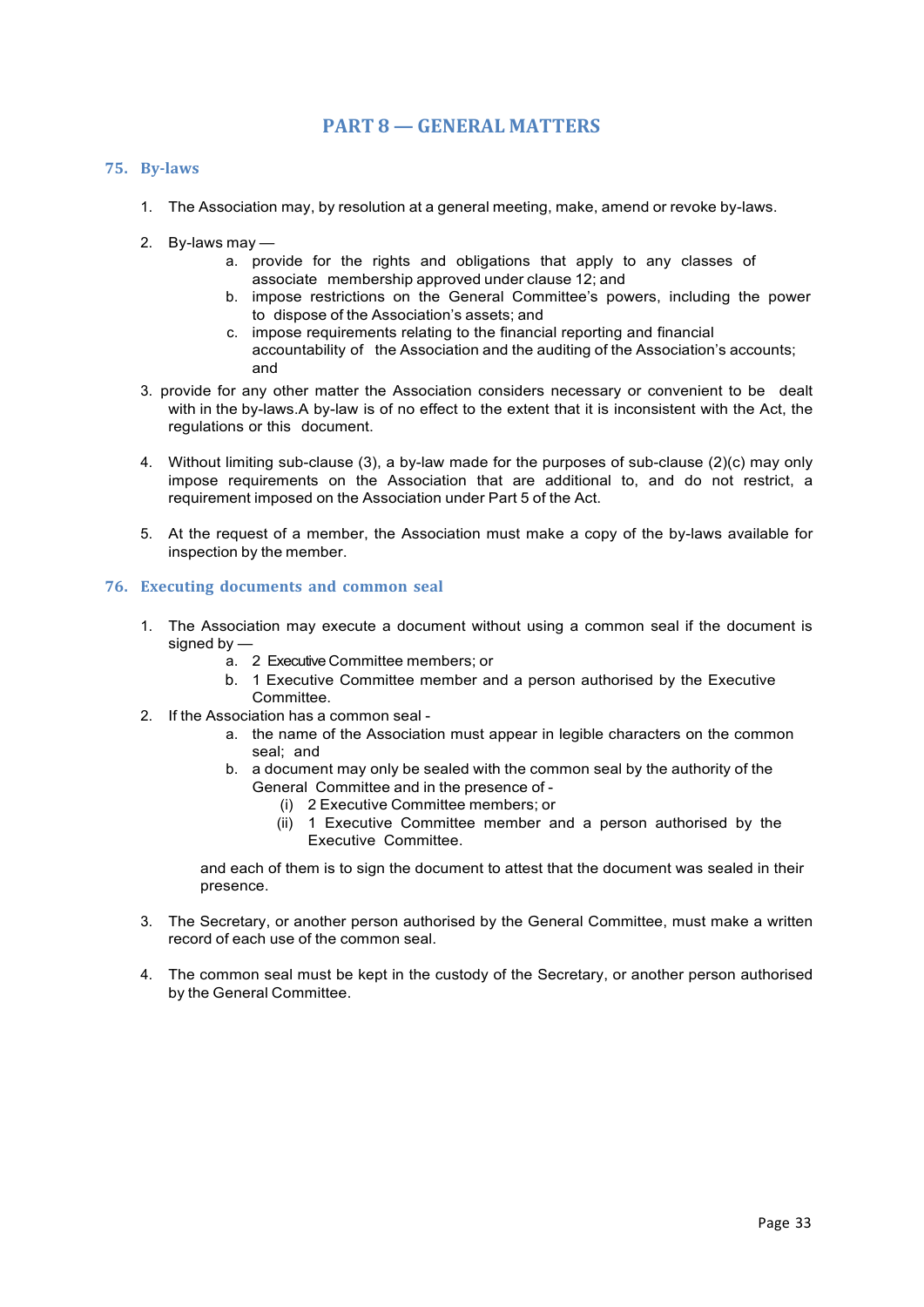## **77. Giving notices to members**

1. In this clause -

*recorded means* recorded in the register of members.

- 2. A notice or other document that is to be given to a member in accordance with this constitution is taken not to have been given to the member unless it is in writing and
	- a. delivered by hand to the recorded address of the member; or
	- b. sent by prepaid post to the recorded postal address of the member; or
	- c. sent by facsimile or electronic transmission to an appropriate recorded number or recorded electronic address of the member.

#### **78. Custody of books and securities**

- 1. Subject to sub-clause (2), the books and any securities of the Association must be kept in the custody or control of the Secretary or another person authorised by the General Committee (including but not limited to the Administrator).
- 2. The financial records and, as applicable, the financial statements or financial reports of the Association must be kept in the custody or control of the Treasurer or another person authorised by the General Committee (including but not limited to the Administrator).
- 3. Sub-clauses (1) and (2) have effect except as otherwise decided by the General Committee.
- 4. The books of the Association must be retained for at least 5 years, or in accordance with the requirements of the Australian Taxation Office.

#### **79. Record of office holders**

The record of committee members and other persons authorised to act on behalf of the Association that is required to be maintained under section 58(2) of the Act must be kept in the custody or control of the Secretary or another person authorised by the General Committee (including but not limited to the Administrator).

#### **80. Inspection of records and documents**

- 1. Sub-clause (2) applies to a member who wants to inspect
	- a. the register of members under section 54(1) of the Act; or
	- b. the record of the names and addresses of committee members, and other persons authorised to act on behalf of the Association, under section 58(3) of the Act; or
	- c. any other record or document of the association.
- 2. The member must contact the Secretary, or another person authorised by the General Committee, to make the necessary arrangements for the inspection.
- 3. The inspection must be free of charge.
- 4. If the member wants to inspect a document that records the minutes of a General Committee meeting, the right to inspect that document is subject to any decision the General Committee has made about minutes of General Committee meetings generally, or the minutes of a specific General Committee meeting, being available for inspection by members.
- 5. The member may make a copy of or take an extract from a record or document referred to in sub-clause (1)(c) but does not have a right to remove the record or document for that purpose.
- 6. The member must not use or disclose information in a record or document referred to in subclause (1)(c) except for a purpose
	- a. that is directly connected with the affairs of the Association; or
	- b. that is related to complying with a requirement of the Act.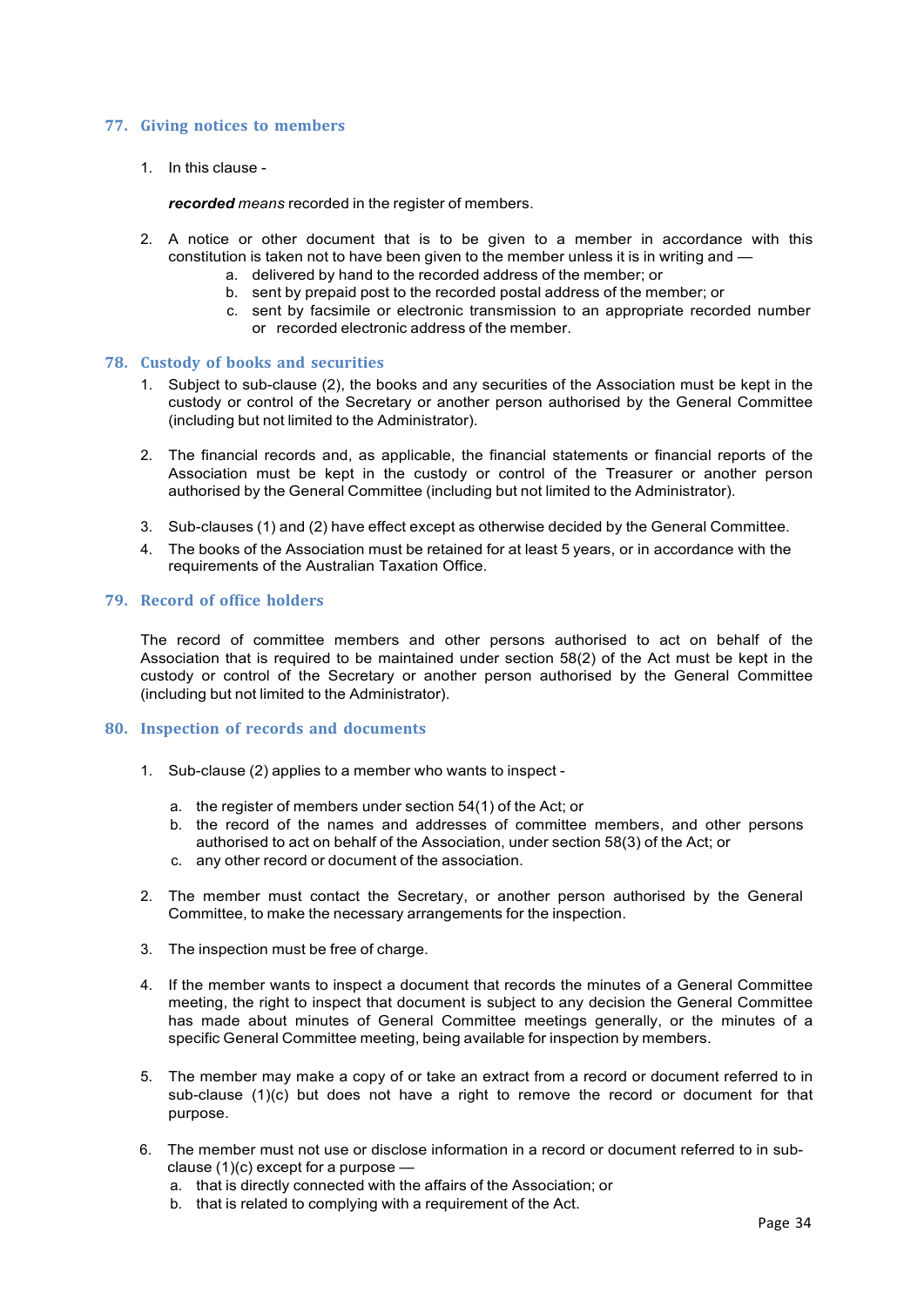## **81. Publication by committee members of statements about Association business**

A committee member must not publish, or cause to be published, any statement about the business conducted by the Association at a general meeting or committee meeting unless -

- (a) the committee member has been authorised to do so at a committee meeting; and
	- (b) the authority given to the committee member has been recorded in the minutes of the committee meeting at which it was given.

#### **82. Distribution of surplus property on cancellation of incorporation or winding up**

1. In this clause -

*surplus property*, in relation to the Association, means property remaining after satisfaction  $of -$ 

- a. the debts and liabilities of the Association; and
- b. the costs, charges and expenses of winding up or cancelling the incorporation of the Association,

but does not include books relating to the management of the Association.

2. On the cancellation of the incorporation or the winding up of the Association, its surplus property must be distributed as determined by special resolution by reference to the persons mentioned in section 24(1) of the Act.

#### **83. Alteration of constitution**

If the Association wants to alter or rescind any part of this document, or to add to this document, the Association may do so only by special resolution and by otherwise complying with Part 3 Division 2 of the Act.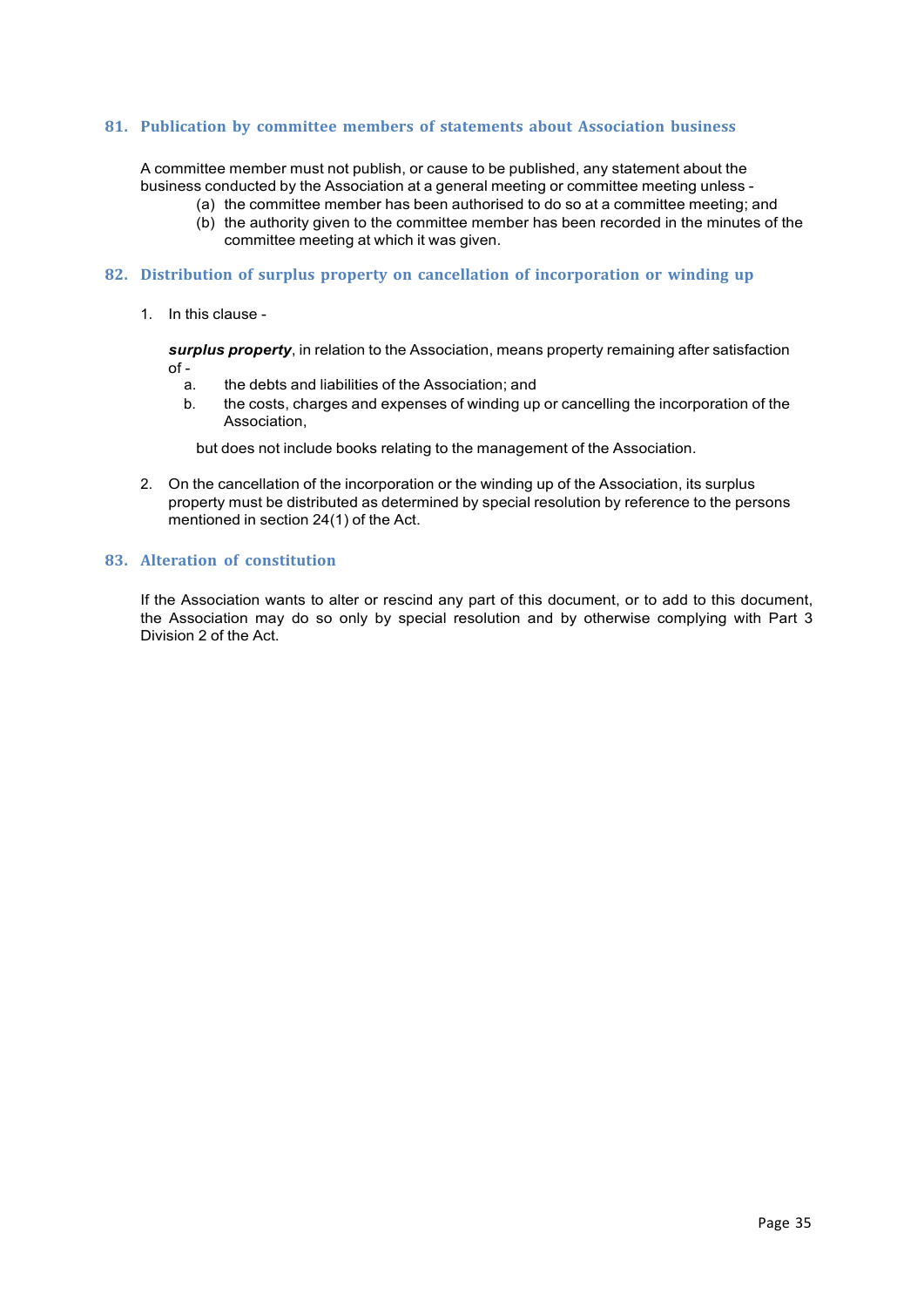# **PART 9 — OTHER CLUB OPERATIONAL MATTERS**

## **84.** Fairest and Best Votes

Fairest and Best Awards for all grades shall be voted for by secret ballot at the completion of each match. Three (3) qualified and experienced persons shall vote in the manner of three (3) points for best, two (2) points for second best and one (1) point for third best players in each match. The President or his delegate shall be solely responsible for the issue and collection of such votes.

#### **85. Trophies**

All trophies (with the exception of Fairest and Best) shall be awarded at the discretion of the Committee.

## **86. Coaches**

1. The selection of coaches for all grades shall be at the direction of the executive and approved by the Committee. Coaching positions shall be declared vacant at the completion of each season and nominations for the ensuing season can be called for by the outgoing committee but must be selected by the Incoming Executive and Committee for the forth coming season, provided that the Committee may in exceptional circumstances make a coaching appointment for two (2) seasons.

No contract or appointment shall exceed the period of two (2) seasons. All contracts signed shall require in its contents a clause relating to the unsuitability of the applicant and a release clause for both parties. Any person may apply for any coaching position, but any suspended Member's application shall not be dealt with until such Member has been reinstated.

2. All coaches must be members of the Club.

#### **87. Captains & Vice Captains**

In consultation with the Coaches, Captains and Vice Captains shall be appointed by the Committee.

#### **88. Selectors**

In consultation with the coaches, selectors are to be appointed by the Committee prior to the commencement of official training and amended as required by the Committee throughout the year.

#### **89. Clearance of Players**

All clearances of players shall be in accordance with the NRLWA Rules and Regulations and subject to the discretion of the Club Committee. No player shall be cleared to another Club if he is:

- 1. Unfinancial.
- 2. Suspended because of being unfinancial.
- 3. Withholding any Club gear or record books.
- 4. Has not fulfilled all of his contractual obligations.